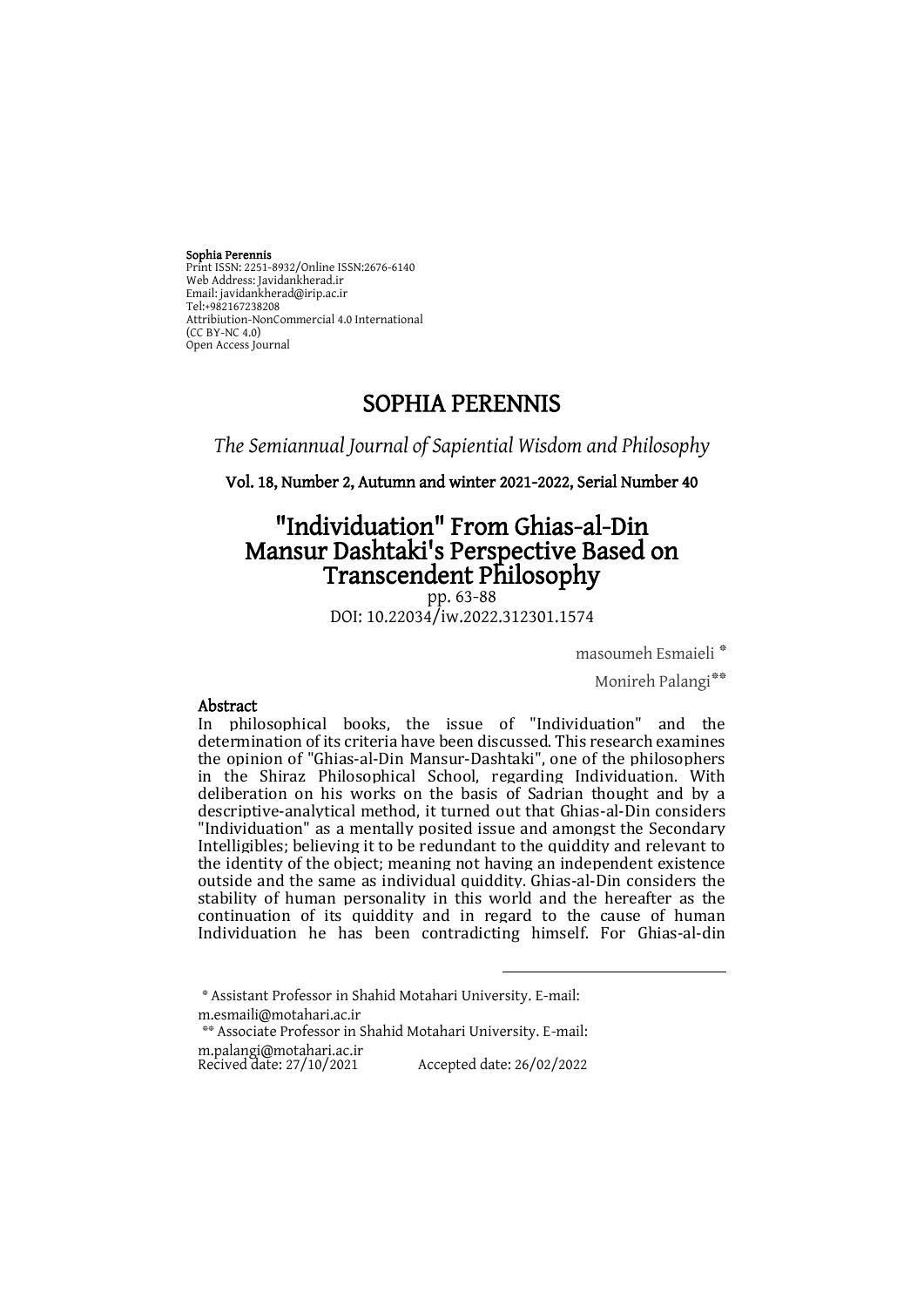Mansour the principality of quiddity is the basis of Individuation while for Mulla Sadra it's the principality of existence.

Key words: Individuation, Ghias al-Din Mansur Dashtaki, Existence, Mulla Sadra, Secondry Intelligible, Universal, Corporeal Resurrection.

By Individuation it means anything, regardless of its common features which may share with other objects, to be distinct as an individual from the other than itself, and its truth and compatibility with the other to be impossible. The basis of the problem of Individuation is the comparison of a specific quiddity with its individual. For, the very conception of a universal essence - like man - does not in itself preclude participation, whereas the individual of that essence such as  $x \& Y$  is not the case. That is, its conception prevents its participation and predicate of many. Hence, Muslim philosophers have considered the factor of Individuation as superfluous and incidental to essence, which hinders the ability to be compatible with many and leads to non-participation. There is a disagreement among the Muslim philosophers concerning the cause of Individuation.

The present research seeks to examine the views of one of the exponents of Shiraz school of philosophy on the criterion of Individuation based on the Transcendent Philosophy, that is, the views of "Mansur bin Sadr al-Din Dashtaki Shirazi" known as Ghias al-Din, who was a Peripatetic-Illuminationist thinker and was greatly influenced by his predecessors, especially Khwaja Nasir al-Din al-Tusi. In his view, "Individuation", like other philosophical concepts such as being, universality and particularity, etc., is a secondary intelligibles, unlike the quantitative concepts, it has no direct and objective basis. Ghias al-Din Mansur considers secondary intelligibles as intellectual effects that occurred on the mental existence of objects and have no instance in the external world, that is, the object is attributed to the secondary intelligibles as long as it is bound to mental existenc . His statements confirm his confusion of the secondary logical and philosophical intelligible. Accordingly, Ghiyas al-Din Mansur considers the logical particularity as the real particularity and tries to establish the view of Dashtaki, the father by referring individuation and universality to the way of perception to secure the reality of the concept of particularity through sensory relation with the outside world.

Dashtaki, who explicitly calls Individuation as contrary to the notion of oneness of being and superfluous to Essence, and within the identity of the object, first introduces Essence as the criterion of Individuation. He considers the Individuation of Necessary Being, which is the "pure being", to be concerned to the very essence, and the Individuation of immaterial beings to the requirement of their essence. As for the criterion of Individuation in the possible material beings, he says that the cause of Individuation is sometimes form and sometimes accidents subsequent to matter, a matter which is either individualized by essence or due to the accidents immanently, because its essence and requirement are common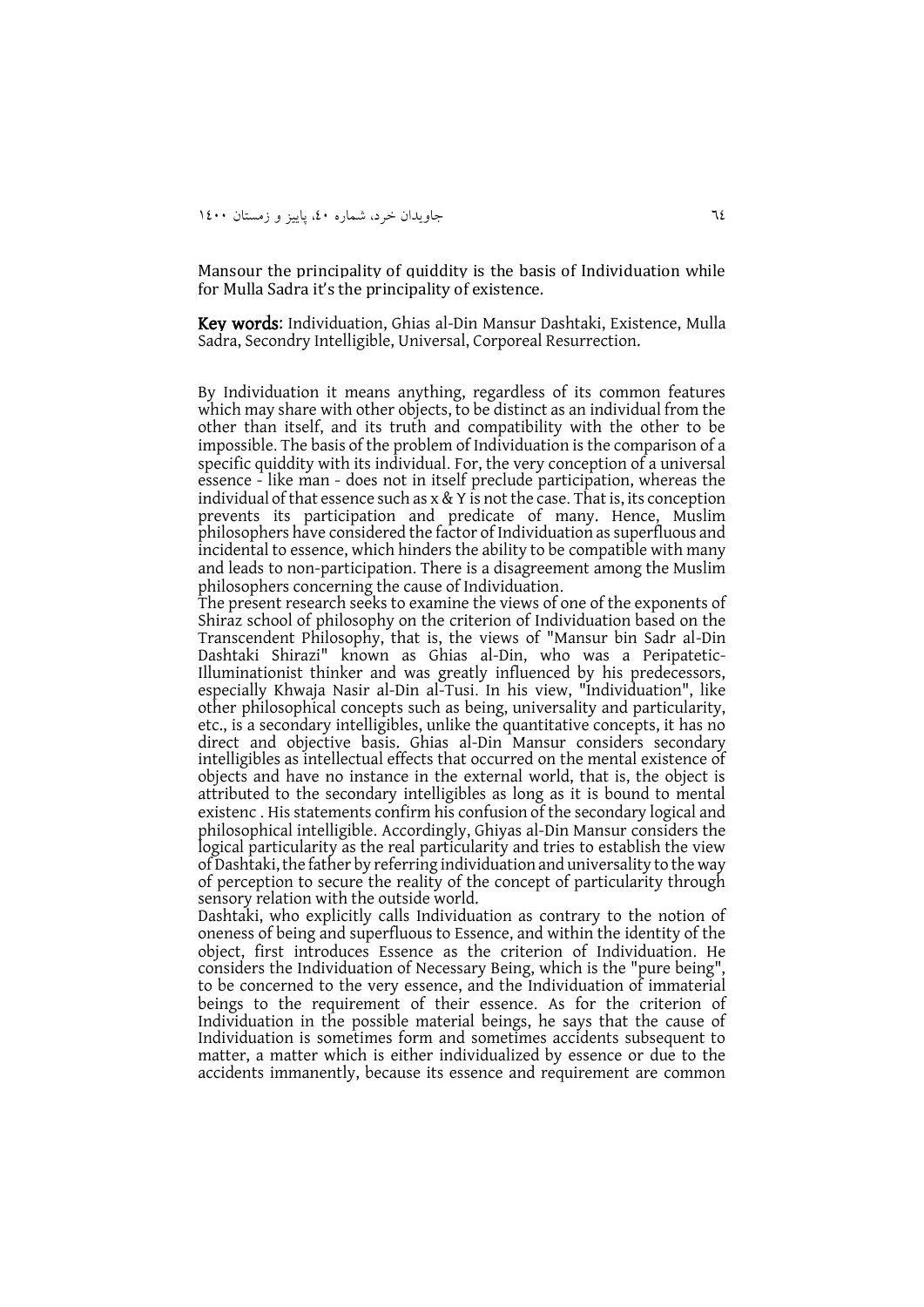among material being. Therefore, only the separate accidents can be the cause of Individuation, and since the existence of accidents for- other- than itself, their individuations depend on their subject or place, and this place is nothing but matter.

In his philosophical psychology Ghiyas al-Din Mansur believes in the spiritual origination of the soul and attributes the distinction and multiplicity of the souls to the body. He considers man to be a single natural being which is composed of two components: the elemental body and the soul or the spirit, and of course the main component and the essential purpose of man is the divine spirit. Accordingly, the existential individuation and identity of each individual depends on the soul and none of the parts of the body are involved in determining his identity. However, in the discussion of bodily resurrection, which requires proving the personal identity of man before and after death based on the criterion of Individuation, he has expressed different opinion. In the issue of bodily resurrection, after presenting his innovative opinion in this discussion, he has assumed that "the re-attachment of the soul to the elemental body" is a factor in the stability of human personality; and based on the principiality of quiddity, it has preserved the identity of the human person by continuing his essence in two states of the world and the hereafter.

As for the comparison of Ghiyas al-Din Mansur's theory with the philosophical foundations of Mulla Sadra, it should be noted that what has made Ghiyas al-Din different from Mulla Sadra are as follows:1- The confusion of the secondary logical and philosophical intelligibles; 2- The confusion of the logical and philosophical "universal and particular"; 3- Incoherence in determining the criterion of human personal identity. Finally, it should be noted that the root of his conflict is that the basis of individuality in Ghiyas al-Din is the principiality of quiddity and in Mulla Sadra the principiality of existence.

Since Mulla Sadra considers "existence" as a factor of Individuation in material and immaterial beings; needless to say, the point of contrast between him and Ghiyas al-Din lies within his view of the secondary intelligibles, where Ghiyas-al-Din Mansur, by combining the logical and philosophical secondary intelligibles, explicitly considers " Individuation " to be the mentally posited secondary intelligibles Mulla Sadra considers it as genuine existence.

Based on the evolution of the issue of secondary intelligible and its types, Sadr al-Mutaallehin distinguished between the two logical and philosophical meanings of "universal and particular." He considered universal and particular as secondary philosophical intelligibles that have mental occurrence and external attributes. Therefore, the criterion of universality in philosophy is the same as existence in terms of plurality, and the criterion of particularity is numerical unity. The philosophical universality is the same natural universality, which is the source of the division of particularity in singular sense which comprise external identities. So, firstly, the claim of synonymy of Individuation and logical particularity cannot be accepted, and secondly, Mulla Sadra's words on the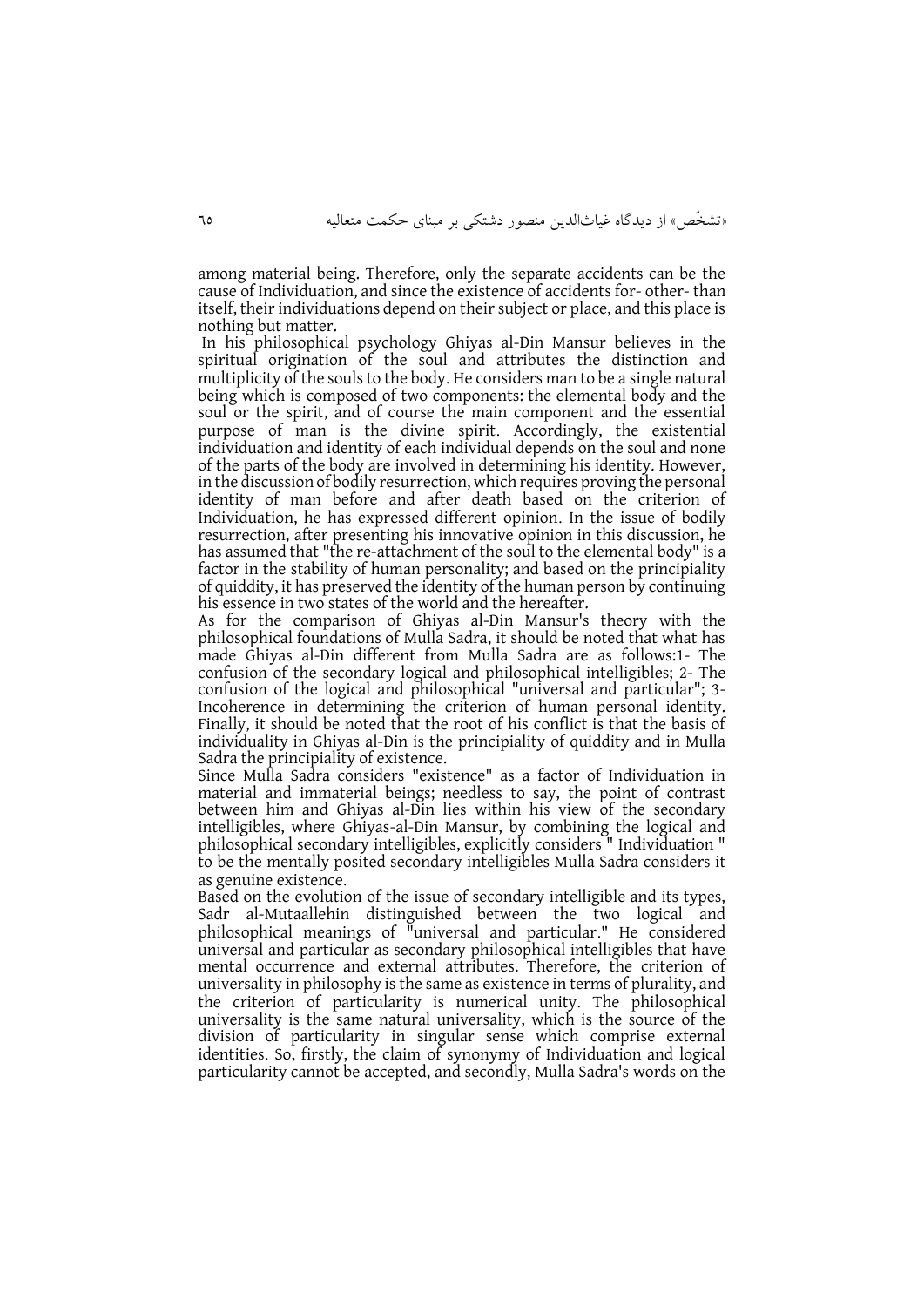way of perceiving the universal nature differs from Dashtaki's view on "referring universality and particularity to the way of perception ." Because, according to Mulla Sadra, the advantage of universal and particular is not only due to the way of perception, but due to the percept as well.

Based on Sadra's view; where Ghiyas al-Din considers quiddity as the criterion of individuality, he, indeed, has committed the confusion of individuation and distinction. For if Individuation is inherent in quiddity, you would not be exposed to the concept of universality within reason. Moreover, Mulla Sadra accepts the role of matter only in terms of achieving individual plurality of quiddity, and considers the definite effects of matter to be in need of a real particular, that is, "existence".

In his philosophical psychology, although Mulla Sadra, despite believing in the "corporeal origination of the soul", he agrees with Dashtaki and considers the soul as the basis of human identity and individuuation, but in the discussion of bodily resurrection, he tries to establish the identity and objectivity of the hereafter and the worldly man only through individual unity of the soul. Therefore, by proposing the "equation of Individuation and existence" and by attaching it to the principle that "the Individuation of the human body is in the soul itself and not its matter" he does not give any basis to the elemental body and believes that although the resurrected body in terms of matter is other than the elemental body, but the unity of the soul - which is the cause of individuality - preserves personal identity.

#### References

- Ashtiani, Seyyed Jalal al-din. (1379). *Sharh Bar Zad Al-mosafer*. Tehran: Amir Kabir.
- Ebrahimy Dinany, GholamHoseyn. (1380). *Ghavaed Koly Falsafi dar Falsafeye Eslami*. Tehran: Pazhoheshghah Olume Ensani va Motaleat Farhangi.
- Ibn Sina. (1404 gh). *Al-Talighat*. Edited by Abd al'Rahman Badavi. Qom: Maktabat al'alam al'eslami.
- Ibn Sina. (1371). *Al-Mobahesat*. Tahghigh Mohsen Bidarfar. Qum: Bidar.
- Javadi Amoli, Abdollah. (1389). *Rahigh Makhtoum.* Edited by Hamid Parsania. Qom: Esraa.
- Halli, Hassan. (1407 gh). *Kashf Al-Morad.* Edited by Hassan Hassanzadeh Amoli. Qom: Islamic Publishing Institute.
- Dashtaki, Ghias al-Din Mansur. (1382). *Eshragh Hayakel Al-Nour*, Edited by Ali Ojabi. Tehran: Miras Maktoub.
- Dashtaki, Ghias al-Din Mansur. (1390). *Shifa Al-Gholoub & Tajouhar Al-Ajsam.* Edited by Ali Ojabi. Tehran: Library, Museum & Documentation Center of the Eslamic Consultative Assembly.
- Dashtaki, Ghias al-Din Mansur. (1386). *Majmoe Mosanafat*. Edited by Abdollah Nourani. Tehran: Anjoman Asār & Mafakher Farhangi.
- Dashtaki, Ghias al-Din Mansur. (1387). *Manazil Al-Sa'irin & Maghamat Al-Arifin.* Translated and Edited by Ghasem Kakaie. Tehran: Academy of Arts.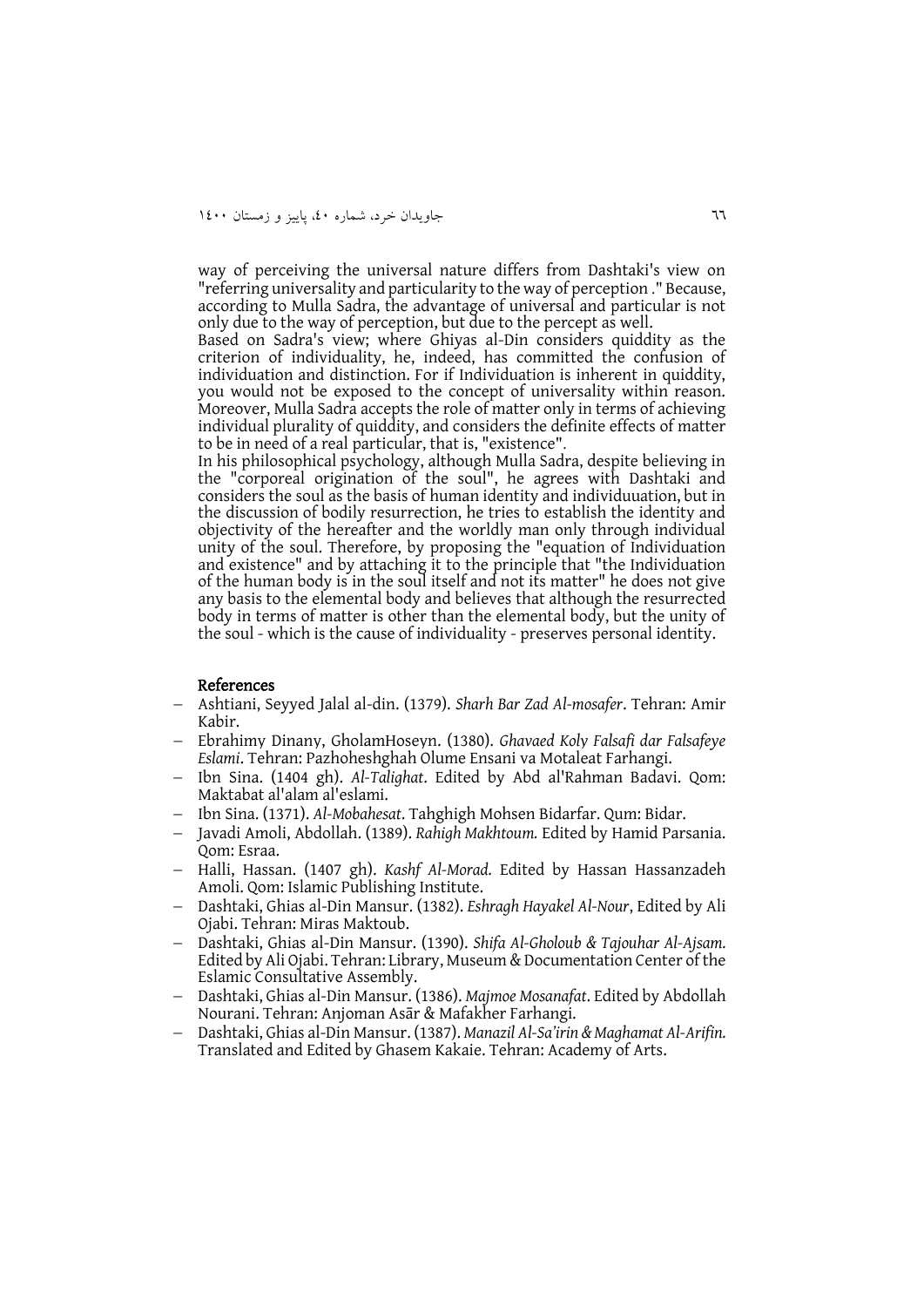- Suhrawardi, Shahab al-Din. (1380 a). *Majmoe Mosanafat Sheykh Eshragh*. Vol 1&2. Edited by Seyyed Hoseyn Nasr. Tehran: Pajouheshghah Olūme Ensani va Motaleat Farhangi.
- Suhrawardi, Shahab al-Din. (1380 b). *Majmoe Mosanafat Sheykh Eshragh*. Vol 4. Edited by Najaf Gholi Habibi. Tehran: Pajouheshghah Olūme Ensani va Motaleat Farhangi.
- Mulla Sadra. (1381 a). *Al-Hikmat al-muta'aliyah fī'l-Asfār al-aqliyya*. Vol 1. Edited by Gholam Reza Avaani. Tehran: Sadra Islamic Philosiphy Foundation.
- Mulla Sadra. (1383 a). *Al-Hikmat al-muta'aliyah fī'l-Asfār al-aqliyya*. Vol 2, 3, 4 & 7. Edited by Maqsud Mohammadi. Tehran: Sadra Islamic Philosiphy Foundation.
- Mulla Sadra. (1381 b). *Al-Hikmat al-muta'aliyah fī'l-Asfār al-aqliyya*. Vol 5. Edited by Reza Mohammadzadeh. Tehran: Sadra Islamic Philosiphy Foundation.
- Mulla Sadra. (1381 g). *Al-Hikmat al-muta'aliyah fī'l-Asfār al-aqliyya*. Vol 6. Edited by Ahmad Ahmadi. Tehran: Sadra Islamic Philosiphy Foundation.
- Mulla Sadra. (1383 b). *Al-Hikmat al-muta'aliyah fī'l-Asfār al-aqliyya*. Vol 8. Edited by Ali Akbar Rashad. Tehran: Sadra Islamic Philosiphy Foundation.
- Mulla Sadra. (1381 d). *Al-Hikmat al-muta'aliyah fī'l-Asfār al-aqliyya*. Vol 9. Edited by Reza Akbarian. Tehran: Sadra Islamic Philosiphy Foundation.
- Mulla Sadra. (1382 a). *Al-shavahed Al-Robubiyya fī'l-Manahej Al-Solukiyya.* Edited by Ashtiani Seyyed Jalal al-din. Qom: Bustan Ketab.
- Mulla Sadra. (1361). *Al-Arshiyya.* Edited by Qolam Hossein. Tehran: Mola.
- Mulla Sadra. (1381 h). *Al-Mabda'wa'l-Ma'ad.* Edited by Mohammad Zabihi & J'afar Shah Nazari. Tehran: Sadra Islamic Philosiphy Foundation.
- Mulla Sadra. (1363). *Al-Masha'er.* Edited by Hanri Korban. Tehran: Library of Tahouri.
- Mulla Sadra. (1387). *Risalah fī' Ettehad-i Agil wa Magul.* Edited by Boyuk Alizadeh. Tehran: Sadra Islamic Philosiphy Foundation.
- Mulla Sadra. (1382 b). *Sharh wa Taliqah bar Ilahiyat-e Shifa.* Edited by Najaf Gholi Habibi. Tehran: Sadra Islamic Philosiphy Foundation.
- Mulla Sadra. (1389). *Majmoe Rasael-e Falsafi.* Edited by Group of Editors. Tehran: Sadra Islamic Philosiphy Foundation
- Mulla Sadra. (1386). *Mafatih-o'l-Gheib.* Edited by Najaf Gholi Habibi. Tehran: Sadra Islamic Philosiphy Foundation.
- Lahiji, Molla Abd-o'l–Razzagh. (1385). *Shavaregh-o'l-Elham.* Edited by Akbar Asad Alizade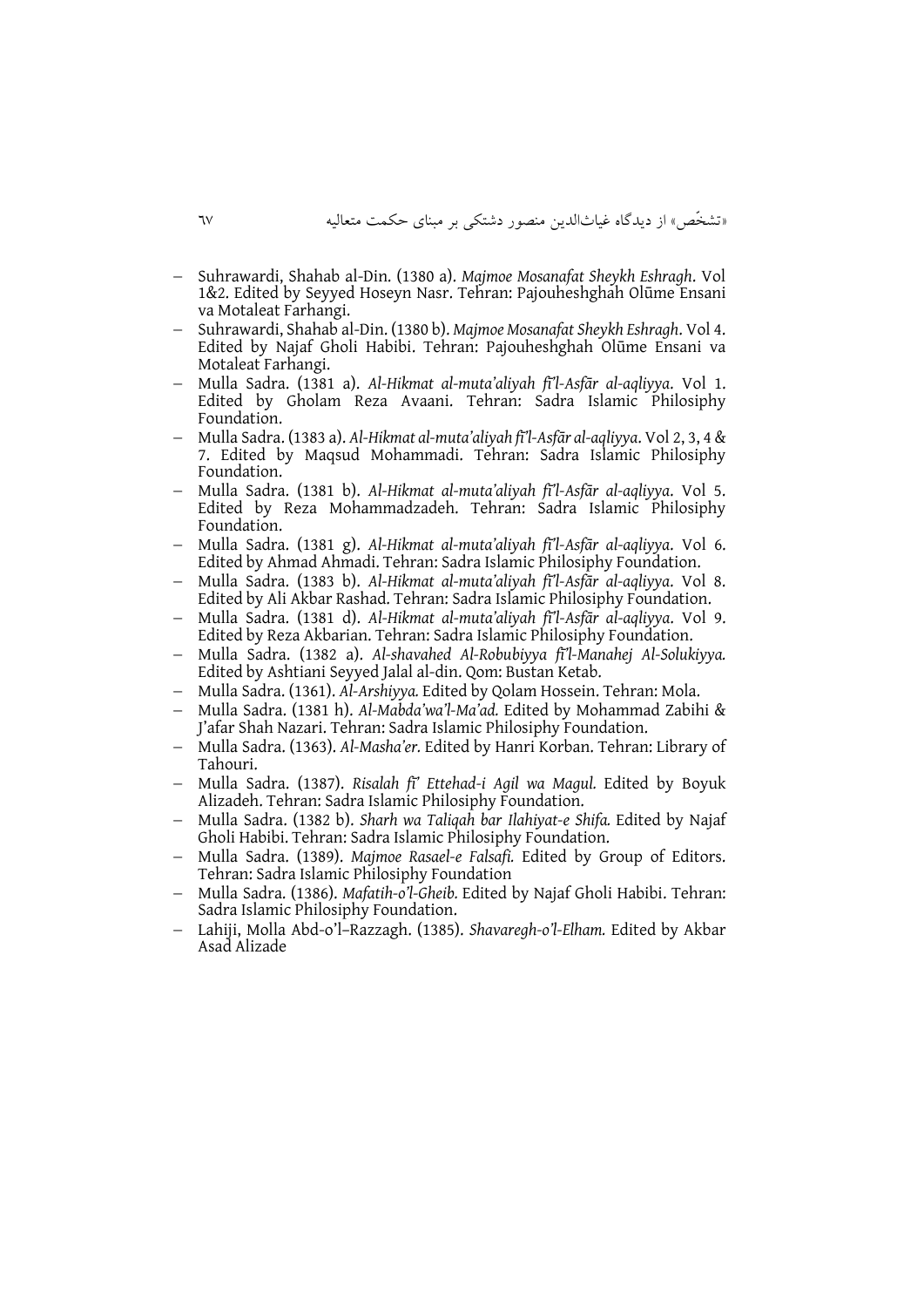**این مقاله دارای درجه علمی-پژوهشی است**

**مجله علمی جاویدانخرد، شماره ،04 پاییز و زمستان ،0044 صفحات -36 88**

**»تشخّص« از دیدگاه غیاثالدین منصور دشتکی بر مبنای حکمت متعالیه**

معصومه اسماعیلی \*

منیره پلنگی \*\*

**چکیده**  در بیشتر کتب فلسفی مسألهٔ «تشخّص» و تعیین ملاک آن مورد بحث قرار گرفته و اقوال مختلفی از سوی فال سفه ابراز شده ا ست. اين پژوهش بر آن ا ست تا نظر «غیاثالدین من صور د شتکی شیرازی» یکی از متفکران حوزه .<br>فلسفی شیراز را در باب تشخّص بررسی نماید. با تتبّع در آثار این متفکر بر مبنای تفکر صدددرايی و با روو توصددیفی تحلیلی مشددخص میگردد که دشتکی «تشخّص» را امری اعتباری و در زمره معقولات ثانی به شمار آورده، آن را زائد بر ماهیت و داخل در هويّت شددیم میداند؛ به اين معنا که وجود م ستقلی در خار ج ندارد و همان ماهیت مت شخّ صه ا ست . غیاثالدين، ثبات شخ صیت ان سان را در دنیا و آخرت به ا ست مرار ماهیتش دان سته و در باب عامل تشخّص انسان دچار تهافت گويی شده است. آنچه غیاث الدين منصور

نويسنده مسئول. استاديار دانشگاه شهید مطهری. رايانامه: com.gmail@86zm.mm\* دانشیار دانشگاه مطهری تهران ايران. رايانامه: [com.gmail@php.mp.dr](mailto:dr.mp.php@gmail.com)\*\* تاريخ دريافت: ١٤٠٠/٠٨/٠٥ تاريخ پذيرش: ١٤٠٠/١٢/٠٧

 $\overline{a}$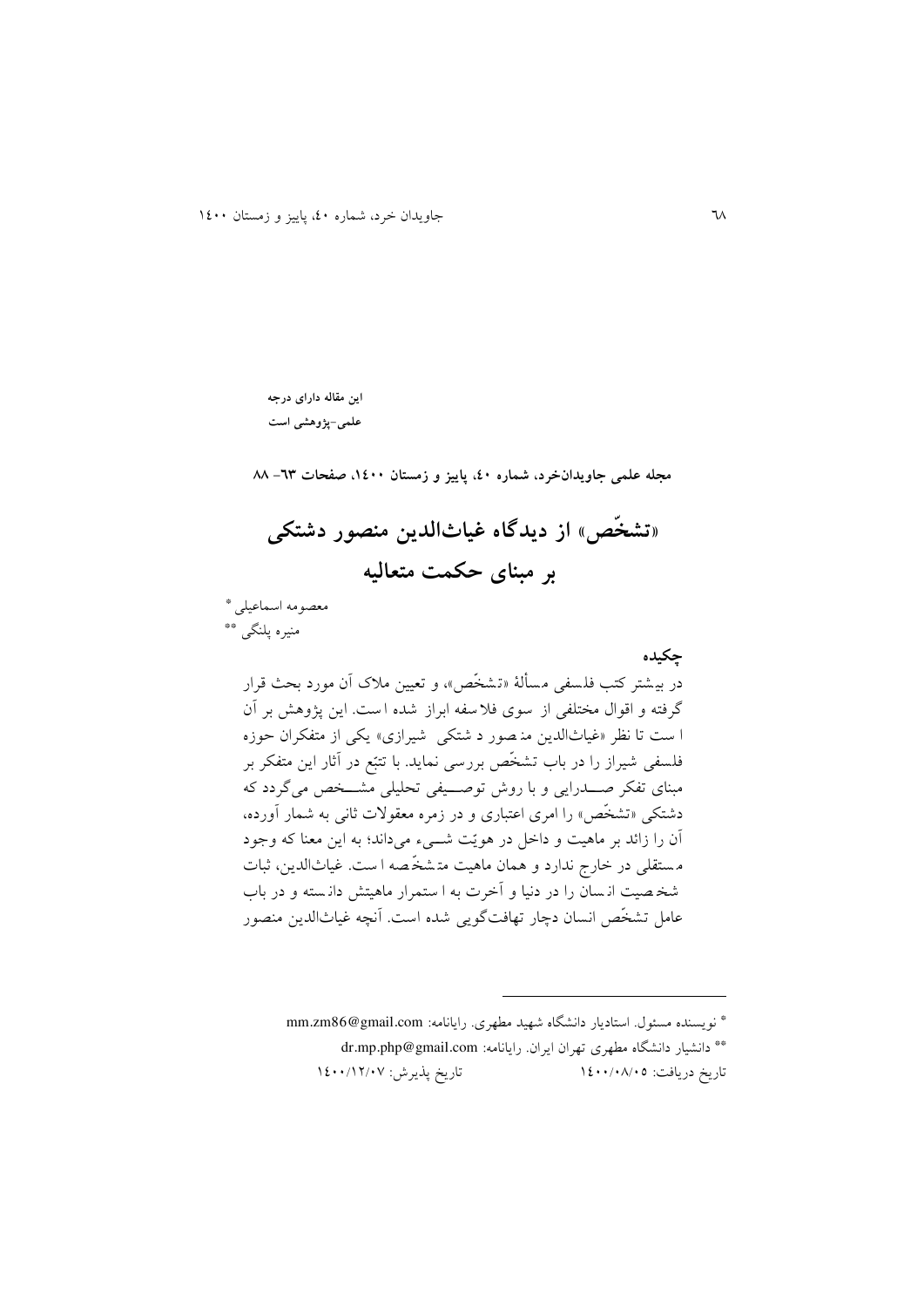را رو در روی مالصدرا نشانده؛ اين است که مبنای تشخّص در وی اصالت ماهیت است و در مالصدرا اصالت وجود. **کلیدواژهها:** تشخّص ، غیاثالدين منصور دشتکی ، مالصدرا ، وجود، معقول ثانی، کلّی، معاد جسمانی

**مقدمه**

فلاسفهٔ مسلمان بحث تشخّص را از مباحث امور عامّهٔ فلسفه دانسته و آن را در بخش ماهیات، بحث کلّی و جزئی مطرح ً ساختهاند. قاعدهٔ "الشّیء ما لم یتشخص لم یوجد" بین **:** آنان معروف بوده و در برخی مســائل به آن اســتناد نمودهاند (دينانی، ۱۳۸۰، ج ۱: ۲٤٠- $.$ ( $757$ 

تشــخّص عبارت اســت از اينکه هر چيزی قطع نظر از جهات مشــترکی که ممکن ا ست با ا شياء ديگر دا شته با شد، به عنوان يک شخص از غير خود متمايز و صدق و انطباق آن بر غیر، محال باشد (ابن سینا، ١٤٠٤: ٥٩، ٦٦، ٩٨، ١٠٧، ١١٥ و ١٤٥؛ همو، ١٣٧١: 816؛ مالصددددرا، 0860 الف، ج :0 664؛ همو، 0868 الف، ج :1 6؛ همو، 0868 الف، ج :8 ١٠٧،١١٢، ١٣١ و ٢٧٢؛ همو، ١٣٨٢ الف: ١٣٦، ١٣٨، ٢٢٥، ٢٢٥).

اساس طرح مسالهٔ تشخّص، مقايسهٔ ماهیت نوعیه با فرد آن است. زیرا نفس تصور يک ماهیت کلّی – مانند انسان – به خودی خود مانع از شراکت نم یباشد، در حالی که فرد آن ماهیت – مانند زيد و عمرو – اين چنین نیست . يعنی، تصور آن مانع از شراکت و حمل بر کثیرين است. از اينرو فالسفة مسلمان عامل تشخّص را امری زائد و عارض بر ماهیت دانسددتهاند که مانع قابلیّت صدددق بر کثیرين شددده، موجب شددرکت ناپذيری میگردد (ابن سینا، ۱۳۷۱: ۳٤۱؛ سهروردی، ۱۳۸۰ب، ج ٤: ۲۱۵؛ ملا صدرا، ۱۳۸۳ ب، ج ۸: ٣٢٣؛ همو، ١٣٨١ د، ج 4: ١٢٥٥-١٢٩٢؛ همو، ١٣٨٢ ب، ج ٢: ٩١٤؛ ج ١: ٣٩٤، ج ١: ٣٩٤ لاهیجی، ۱۳۸۵، ج ۲: ۱٤۸).

صدرالمتألهین بیش از دیگران به این مسأله پرداخته و ر سالهٔ مستقلّی نیز به نام فی *التشــخّص* ٰ در اين باب نگاشـــته اســـت. او در اين رســـاله پس از گزارش ديدگاههای مختلف، برخی را نقد، برخی را تأویل و برخی را رد کرده، و نهایتـــــاً قـــــول اصالت وجودی خویش را یگانه رأی مقبول خوانده است.<sup>۲</sup> ملاصدرا "وجود" را عامل تشخّص در موجودات مادّی و مجرد معرفی میکند: »آنچه ماهیت را غیر قابل اشدتراک و تصدور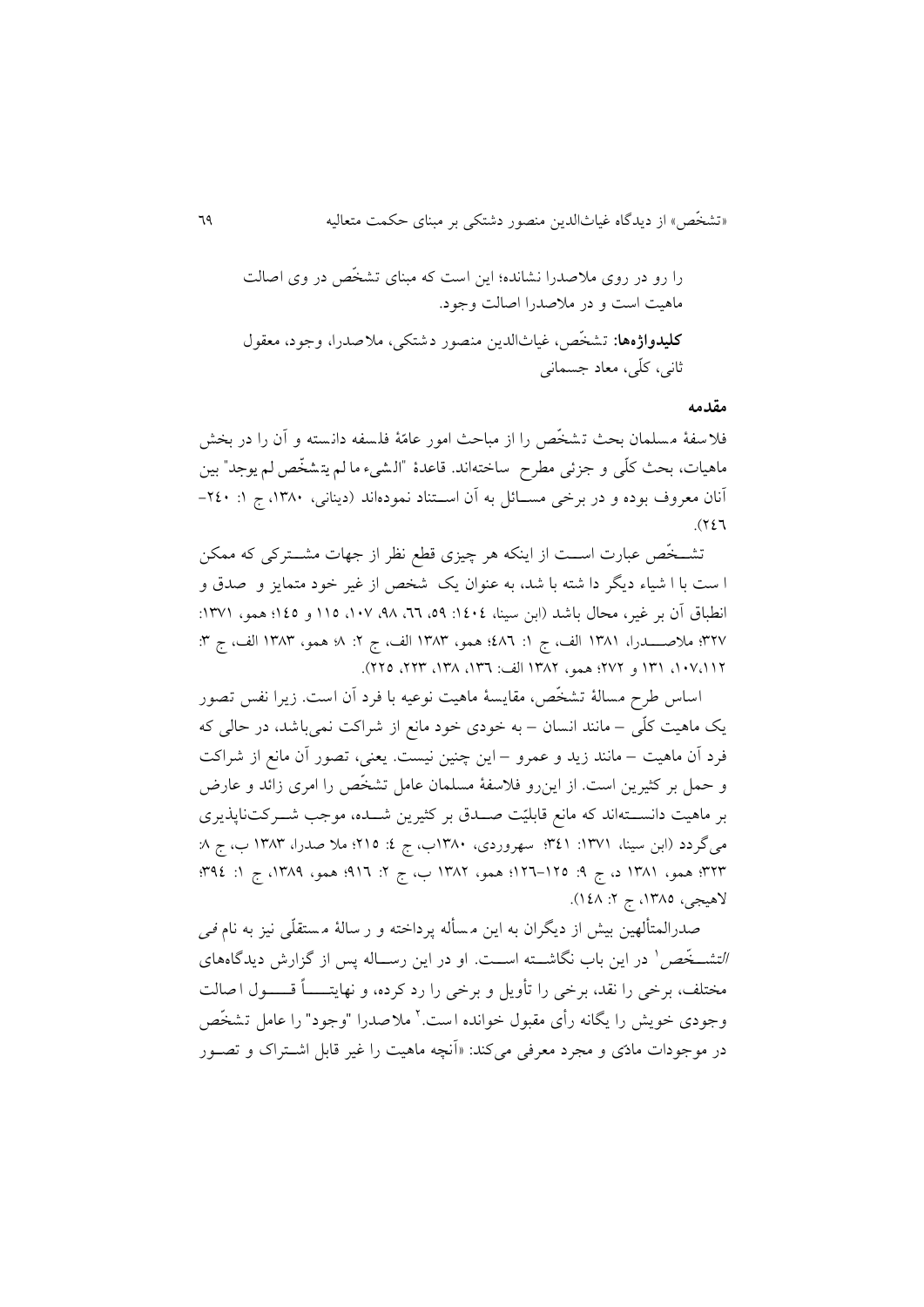آن را حمل ناپذير می کند "وجود" است که به نفس خود متشخّص است» (ملاصـدرا، ١٣٨١ الف، ج ١: ٤٨٦؛ همو، ١٣٨٣ الف، ج ٣: ١٠٧، ١٢١، ١٣١، ٢٧٢ و ٤٢٩؛ همو، ١٣٨٢ الف: ،084 ،086 ،118 ،116-116 ،184 ،186 164 و 868(.

بین فلا سفهٔ مسلمان در آنچه عامل تشخّص ا ست، اختلاف نظر وجود دارد. هدف اين مقاله بررســـي نظر يکی از متفکران مکتب شـــيراز در باب ملاک تشـــخّص اســـت. شخصیت مورد بحث این پژوهش «منصور بن صدرالدین د شتکی شیرازی» ملقّب به غیاثالدین است که یک متفکر مشائ<sub>ی</sub> —اشراقی<sup>۳</sup> بوده و از فلاسفه پیش از خود بسیار تاثیر پذيرفته اسدت و پس از خواجه نصدیرالدين طوسدی به جامعیت در علوم شدهرت دارد. وی در زمینههای مختلف علمی دارای تالیفات ارزنده و مهمی است.<sup>٤</sup>

احترامی که صدرالمتألهین برای غیاثالدین و پدرش «میر صدرالدین دشتکی»<sup>ه</sup> قائل ّست و عبارات<sub>ی</sub> که در *اسفار* (۱۳۸۱ ج، ج ٦: ۷۷) درباره او بهکار می برد: «الذی هو سرّ أبیه المقدّس و هو غياث أعاظم السادات و العلماء المنصور المؤيّد من عالم الملكوت» مويّد عظمت .<br>د ֡֡֓ و مقام علمی ايشان است.

با وجود کثرت آثار و تألیفات د شتکی در حوزهٔ فلـ سفه و کلام و تأثیر وی بر افکار ملاصدرا، اساتيد فن تاکنون به استخراج و استنباط آراء و نظريات فلسفي وی مبادرت ننمودهاند. به همین جهت، تحقیق در مورد احواالت و آرای غیاثالدين منصور دشتک ی بسیار نو و ضروری بهنظر می رسد تا بدین ترتیب قدمی در جهت احیای مکتب فلسفی شیراز برداشته شود.

اين پژوهش کوشـــيده تا با تتبّع در آثار غياثالدين منصـــور دشـــتکی وتدقیق در عبارات وی، و سپس مقايسه تطبيقی آنها با مبانی فلسفی صدرالمتألهین ديدگاه ايشان را در باب "تشخّص" واکاوی نمايد.

# **غیاثالدین منصور دشتکی و "تشخّص"**

**.0 مفهوم تشخّص**

غیاثالدين منصدور همچون سداير متفکران حوزه فلسدفی شدیراز در بسدیاری از آرای خويش از خواجه ن<sub>ـ</sub> صيرالدين طو سی متأثر ا ست.<sup>٦</sup> بر همين ا ساس وی درباره وجود، تشخّص و ساير مفاهیم فلسفی تابع نظر خواجة طوس ی بوده و به معقول ثانی و اعتباری بودن آنها تصريح مي کند (دشتکي، ١٣٨٦، ج ١: ٢٠-٢١؛ همان، ج ٢: ٩٩٧-٩٩٨).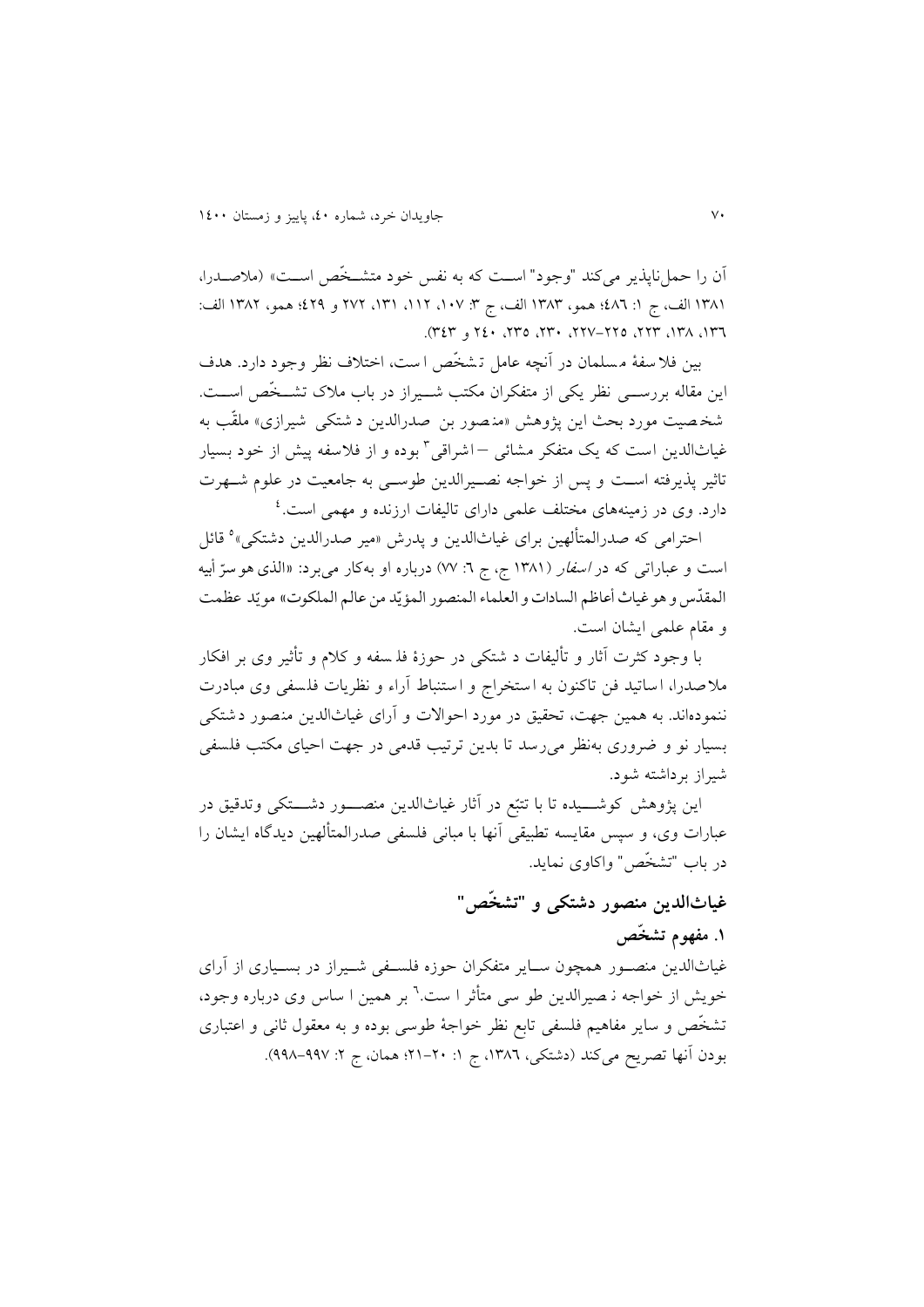قول به اعتباری دانستن تشخّص، یکی از اقوالی است که ملا صدرا آن را نقل و نقد کرده اسـت (ملاصـدرا، ١٣٨٣ الف، ج ٧: ٣٧٧؛ همو، ١٣٨٩، ج ١: ٩١). با مراجعه به متون فل سفی می توان دريافت که در اين قول، تیر نقد مال صدرا م شخ صاـ خواجه ن صیرالد ين طوسی را نشانه گرفته که »تشخّص « را معقول ثانی و از اعتباريات دانسته است )عالمه حلي، ١٤٠٧ ق: ٦٥ و ٩٧-٩٩).

دشــتکی در مســأله تشــخّص عین عبارات خواجه نصــیر در *تجرید الاعتقاد* (حلی، ١٤٠٧: ٩٩-٩٧) را بی کم و کا ست نقل کرده ا ست (د شتکی، ١٣٨٦، ج ١: ٢١). از ديدگاه وی "تشــخّص" از زمرهٔ مفاهیم فلســفی اســت که معقول ثانی اعتباری بوده، برخلاف مفاهیم ماهوی مابازای مسدتقیم و عینی ندارد. او صدراحتاـ تشدخّص را مغاير با وحدت، وجود، زائد بر ماهیت و داخل در هويّت شیء نامیده است (همان).<sup>۷</sup>

ناگفته پيداســـت که نقطه تقابل ميان غياثالدين و ملاصــــدرا در تلقّی ايشــــان از معقوالت ثانیه نهفته ا ست ، آنجا که غیاثالدين من صور با صراحت ت شخّص را معقول ثانی اعتباری و مالصدرا آن را مانند وجود اصیل میداند.

از ديدگاه غیاثالدين منصددور، معقوالت ثانی عوارضددی عقلی هسددتند که بر وجود ذهنی اشــياء عارض شــده و مابهازايی در عالم خارج ندارند، به اين معنی که شـــیء به شرط آنکه مقیّد به وجود ذهنی باشد متصّف به معقولات ثانی می گردد (دشتکی، ۱۳۸٦. ج ۲: ۹۹۷ و ۹۹۸). از نظر وی، ويژگی اســـاســـی معقول ثانی آن اســـت که مابهازايی در خارج نداشـــته و فاقد فرد خارجی باشـــد (همو، ١٣٨٢: ١٨٥و ١٨٧). تأکید غیاثالدین بر غیرخارجی بودن اين مفاهیم نشــان می۵هد که از نظر او، غیر خارجی بودن این مفاهیم فراتر از زائد نبودن آنها در أعیان اســـت و او خارجیت را مطلقاً برای این مفاهیم انکار می کند.

البته غیاثالدین بدون اینکه از ا صطلاح معقول ثانی فلسفی بهره بگیرد، به مصادیق اين مفاهیم توجه کرده و تمايزی میان آنها و ديگر معقوالت ثانی قائل شده است؛ بدين نحو که همچون دشتکی پدر معتقد است: مفاهیم فلسفی اگر به نحو مشتق (مانند موجود) لحاظ شـــوند، می توان به تحقق خارجی آنها حکم کرد، ولی همین مفاهیم به صورت مبدأ اشتقاق (وجود) معقول ثانی و ذهنی محض!ند (دشتکی، ١٣٨٦، ج ٢: ٧٨٧). به تعبیر غیاثالدين، مفاهیم م شتق فل سفی وجودی منحاز و م ستقل از مو ضوعات شان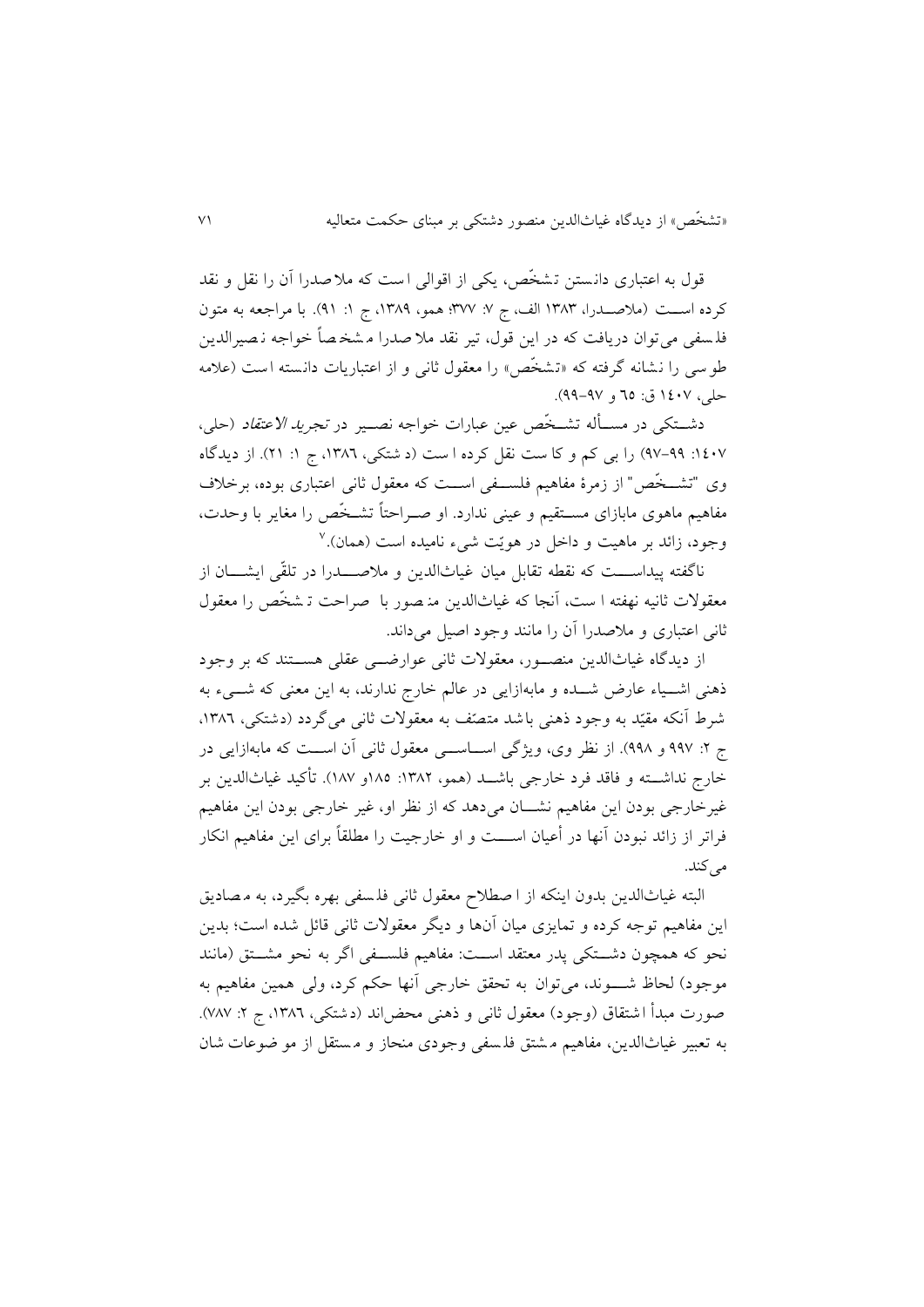ندارند، بلکه با موضدوعات خودشدان اتحاد خارجی دارند؛ مانند مفهوم »موجود« که در خارج با ماهيت متحد اسـت و در ذهن مغاير و عارض بر آن اسـت (همان: ،٨٨) ،٧٨٤،  $^{\wedge}$  (AYO , VAV-VAT

عبارات غیاثالدين در باب معقول ثانی نشان می دهد که وی متأثر از حکمت اشراق و خواجه طوسی ، بین معقوالت ثانی منطقی و فلسفی خلط کرده و میان اين دو تمايزی قائل نیســت. در دیدگاه دشــتکی معقول ثانی مفید همان معنایی اســت که در حکمت متعالیه از معقوالت ثانی منطقی اراده میشددود. مالصدددرا با وقوف به اين نکته، اشددتباه پیشینیان نظیر غیاثالدين منصور را اين میداند که آنها وجود و تشخّص را از آن دسته معقوالت ثانی میدانستند که چیزی در خارج محاذی آن نباشد )مالصدرا، 0868 الف، ج  $\Lambda$ 

مال صدرا تفاوت میان معقول ثانی منطقی و فل سفی را در نحوه ات صاف آنان می داند (ملاصــدرا، ١٣٨١ الف، ج ١: ٣٨٧–٣٨٨). دغدغه او در مســأله معقول ثانی فلســفی اثبات خارجیّت این مفاهیم اســت. تحلیل خاص ملاصـــدرا از اتصـــاف منجر شـــد که وی خارجیت مفاهیم را اعمّ از خارجیت ان ضمامی یا انتزاعی در نظر بگیرد (ملا صدرا، ۱۳۸۳ الف، ج ۲: ۳۱۱؛ همو، ۱۳۸۱ ب، ج ٥: ۱۸۱). در نظر وی، مفاهیم خارجی ــــ چه انتزاعی و چه انضمامی ــــ هم در ذهن و هم در خارج موجودند؛ بر پايهٔ اين اصل که اتصافِ يک موجود عینی به صـفتی که هیچ نحوه وجودی در خارج نداشــته باشــد، معقول نیســت (ملاصــدرا، ۱۳۸۱ الف، ج ۱: ۳۹۱-۳۹۳ و ۳۸۹). براســاس مبانی نظام معرفتشــناســـی مالصدرا معقوالت سه نوع هستند:

> .0 مفاهیم انضمامی يا معقوالت اولی؛ ۲. مفاهیم انتزاعی یا معقولات ثانی فلسفی؛<sup>۹</sup> .8 مفاهیم اعتباری يا معقوالت ثانی منطقی.

همین نکته مبنای اختالف نظر میان غیاثالدين منصور و مالصدرا میباشد. غیاثالدين، اتصاف خارجی را تنها در فرض انضمام صحیح دانسته (دشتکی، ١٣٨٦، ج ٢: ٩٩٧-٩٩٨) و چون صدحت انتزاع مفهوم را از يک شدیم مناط حمل مفهوم بر آن نمیبیند، اتصداف خارجی اشیاء را به مفاهیم انتزاعی رد میکند (همان: ٤٣٧-٤٣٧).

در نهایت، ملاصدرا تفصیل میان مشتق و مبدأ اشتقاق را در معقول ثانی بودن بی ثمر خوانده و اعتقاد غیاثالدين به خارجی بودن مشددتق و ذهنی بودن مبدأ اشددتقاق را نقد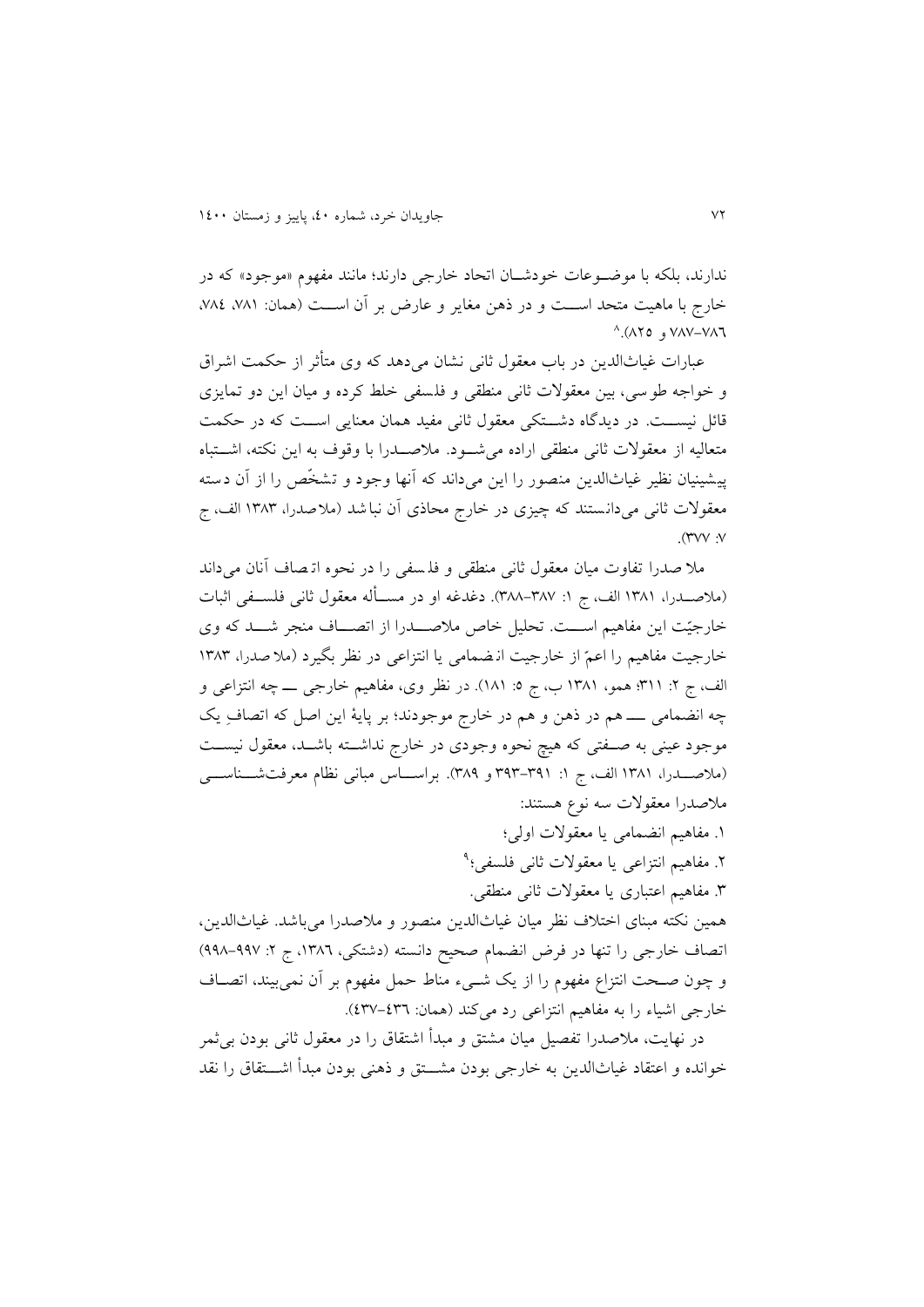میکند )مالصددددرا، 0860 الف، ج :0 64 و 866؛ همو، 0861 الف: 044؛ همو، ،0866 ج :0 641(. بنابراين، ديدگاه صحیح آن است که تشخّص جزم معقوالت ثانی فلسفی میباشد که «عروض ذهنی و اتصاف خارجی» دارند. اکنون جای این پرسشش است: رابطه تشخّص با وجود چیست؟

پاسخ غیاثالدین روشـــــن اســـــت: تشخّص که «معقول ثانی و فاقد فرد خارجی است» (دشتکی، ۱۳۸۲: ۱۸۵ و ۱۸۷) مغاير با وجود و زائد بر ماهيت است (همو، ۱۳۸۲، ج ۰: ۲۱). اما صــدرالمتألهین میگوید: درســت اســت که تشــخّص در مقام تحلیل عقلی عارض بر ماهیت میشددود ولی اين عروض تحلیلی منافی اين نیسددت که تشددخّص در جهان خارج عین ماهیت باشد (ملاصدرا، ١٣٨٣ الف، ج ٧: ٣٧٨؛ همو، ١٣٨٢ ب، ج ٢: ٩١٨ و ۹۳۰)؛ و سپس تساوق وجود و تشخّص را میپذیرد (همو، ۱۳۸۱ الف، ج ۱: ۳۳۳، ۳۳۸ و ٤٩٠؛ همو، ١٣٨٣ الف، ج ٢: ٨٨٠ همو، ١٣٨١ ب، ج ٥: ١٢٤؛ همو، ١٣٨١ ج، ج ٦: ٢٦٢ و 666؛ همو، ١٣٨٣ الف، ج ٧: ٣٧٧؛ همو، ١٣٨١ د، ج ٩: ٢٦٢).

## **.2 مالک تشخّص**

تبیین مالک تشخّص موجودات مهمترين بحث در اين مسأله است. غیاث الدين منص ور در تحبر*ید مسائل الحکمة* (١٣٨٦، ج ١: ٢١) همچون د شتکی پدر ملاک تـشخّص را ماهیت معرفی میکند.

مال صدرا ضمن اقوالی که در باب ت شخّص نقل کرده؛ با ا شاره به قول صدرالدين دشتکی مبنی بر اینکه «تشخّص هر موجودی به جزء تحلیلی آن است» ابتدا درصـدد توجیه آن برآمده، میگويد: چون وجود در خارج با ماهیت متحد اسددت ولی در تحلیل ذهنی از آن ممتاز میباشــــد، پس میتوان گفت منظور دشــــتکی از جزء تحلیلی همان وجود است و با اين تفسير كلام وی قابل ارجاع به نظر ماست (ملاصدرا، ١٣٨٣ الف، ج ٢: ٩؛ همو، ١٣٨١ ب، ج ٥: ١٥٥؛ همو، ١٣٨٢ الف: ٢٢٤؛ همو، ١٣٨٩ ج ١: ٤٠٤) لكن همانطور که خودش در ادامه متذکّر شده است؛ اين توجيه با اعتقاد دشتکیها به اصالت ماهیت ناسازگار میباشد.

عبارت غياث|لدين (١٣٨٦، ج ١: ٢١) چنين اســــت: «و مابهالتشــخص فقد يكون نفس : الماهية أو لازمها، فلا يتکثر». اين عبارت کوتاه واجد نکات زير است: ֦֧֦֧֦֧֦֧֦֧֦֧֦֧֦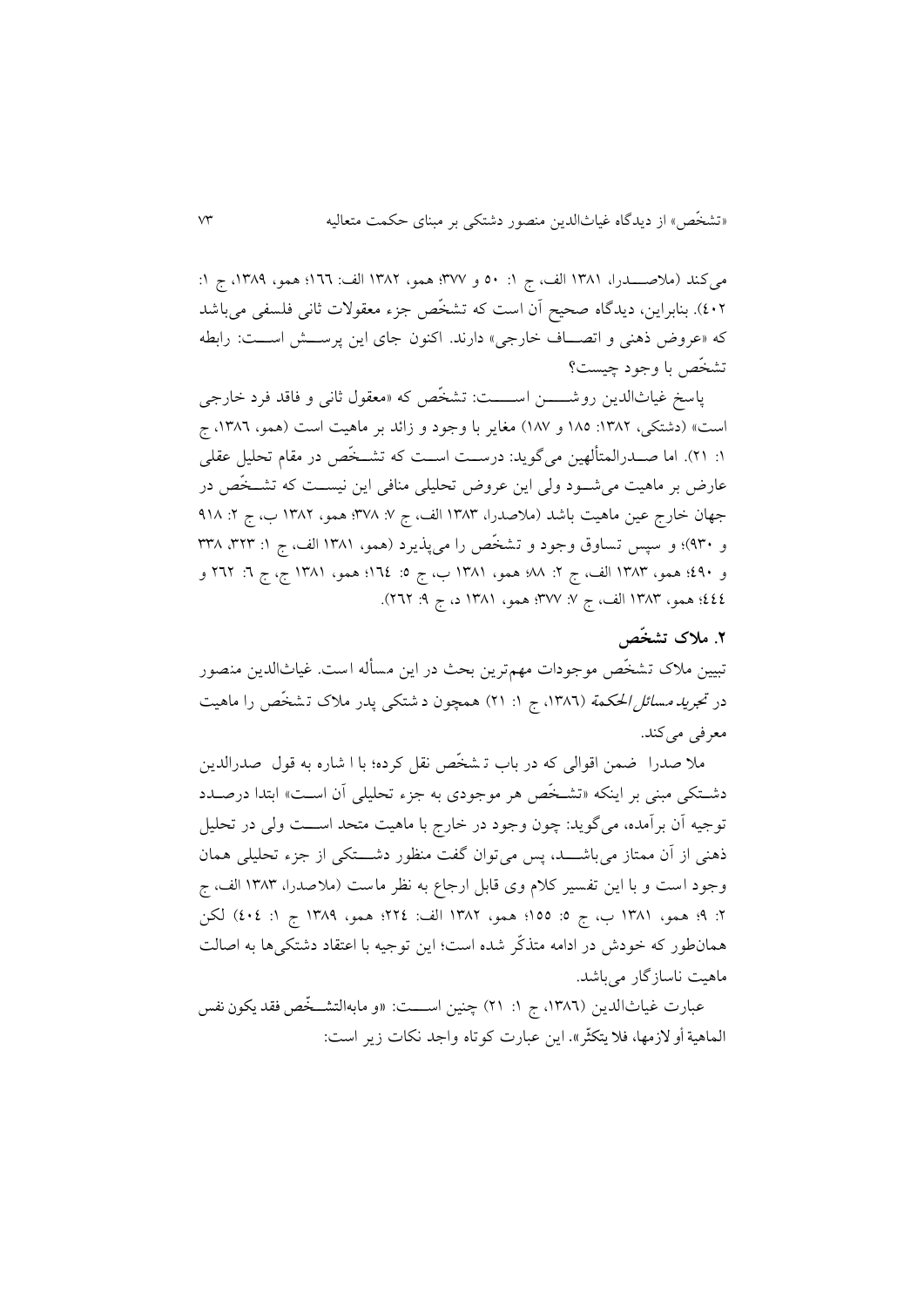اولاً: اين ملاک عام هم واجبالوجود و هم ماهيات مجرّده (عقول) را در بر می گیرد. امّا ماهیت چگونه میتواند در واجبالوجود تشخّص بخش باشد؟

بیشک ماهیت مدّ نظر غیاثالدين، ماهیت به معنای » م دا يق دال ف دی جواب ما هو« نیســت، چرا که این معنا اختصـــاص به ممکنات مرکب از جنس و فصـــل دارد. ``بلکه ماهیت به معنای »ما ب ده الش یم ه دو ه دو « است؛ يعن دی آنچ ده معادل ذات و حقیقت شیم میباشد و همین معنا در تشخّص خداوند بهکار میرود.

شاهد اول بر این معنا، تفسیر دشتکی از عبارت «الحق ماهیته إنیته» میبا شد.'<sup>۱</sup> وی با اســـتناد به قاعده «کلّ ذی ماهیة معلول» ماهیت به معنای خاص را از واجب الوجود نفی کرده و آن را «موجود بحت»<sup>۱۲</sup> نامیده اســت (دشــتکی، ۱۳۸۲، ج ۱: ۲۵؛ همان، ج ۲: ۷۸۴-۷۸۴). شـاهد ديگر اثبات وحدانيّت واجب تعالی بر اســاس همين معنا در کش*ــف الحقائق المحمّديّه* (١٣٨٦، ج ٢: ٧٩٥-٧٩٦) است. دشتکی توحید ذاتی واجب تعالی را از راه تعیّن و تشددخّص اثبات نموده اسددت. پس، در نظر غیاثالدين منصددور تشددخّص وا جب الوجود به نفس ماه یت اوســــت. این نکته، یکی از نقاط افتراق بین وی و مالصدراست.

ثانیاـ: تشخّص مجردات به لوازم ذات آنهاست. بدددين معنددی که عقول مفارقه چون بسیط و غیر مادّی هستند، ن دوع آنه دا منحص در در ف درد است و بنابراين، افراد مختلف در نوع واحدی اشتراک ندارند تا دنبال مشخِّص بگرديم.

بر ا ساس تفکر صدرايی؛ غیاثالدين دچار خلط ت شخّص و تمايز شده ا ست. زيرا «تـشخّص به معنای تمیّز یا به نفس ذات است نظیر تمایز واجب تعالی از ما سوی، یا به لوازم ذات ا ست مانند تمايز خور شيد و يا به سبب عوار ضي ا ست كه از لوازم ماهيت نیمستند امّا همراه با موجود شدن يک ماهيت پديدار میگردند» (ملا صدرا، ۱۳۸۳ الف، ج ۲: ۱۲). بهعلاوه، اينکه گفته می شـود تشــخّص لازمهٔ ماهيات مجرده و عقول اســـت، صحیح نمیباشد زيرا خود قائلین اين کالم نیز قبول دارند که محال است وجود از لوازم ماهیت باشـــد (ملاصـــدرا، ۱۳۸۱ الف، ج ۱: ۱۲۹: همو، ۱۳۸۳ الف، ج ۳: ۶۹۹؛ همو، ۱۳۸۲ الف: 116(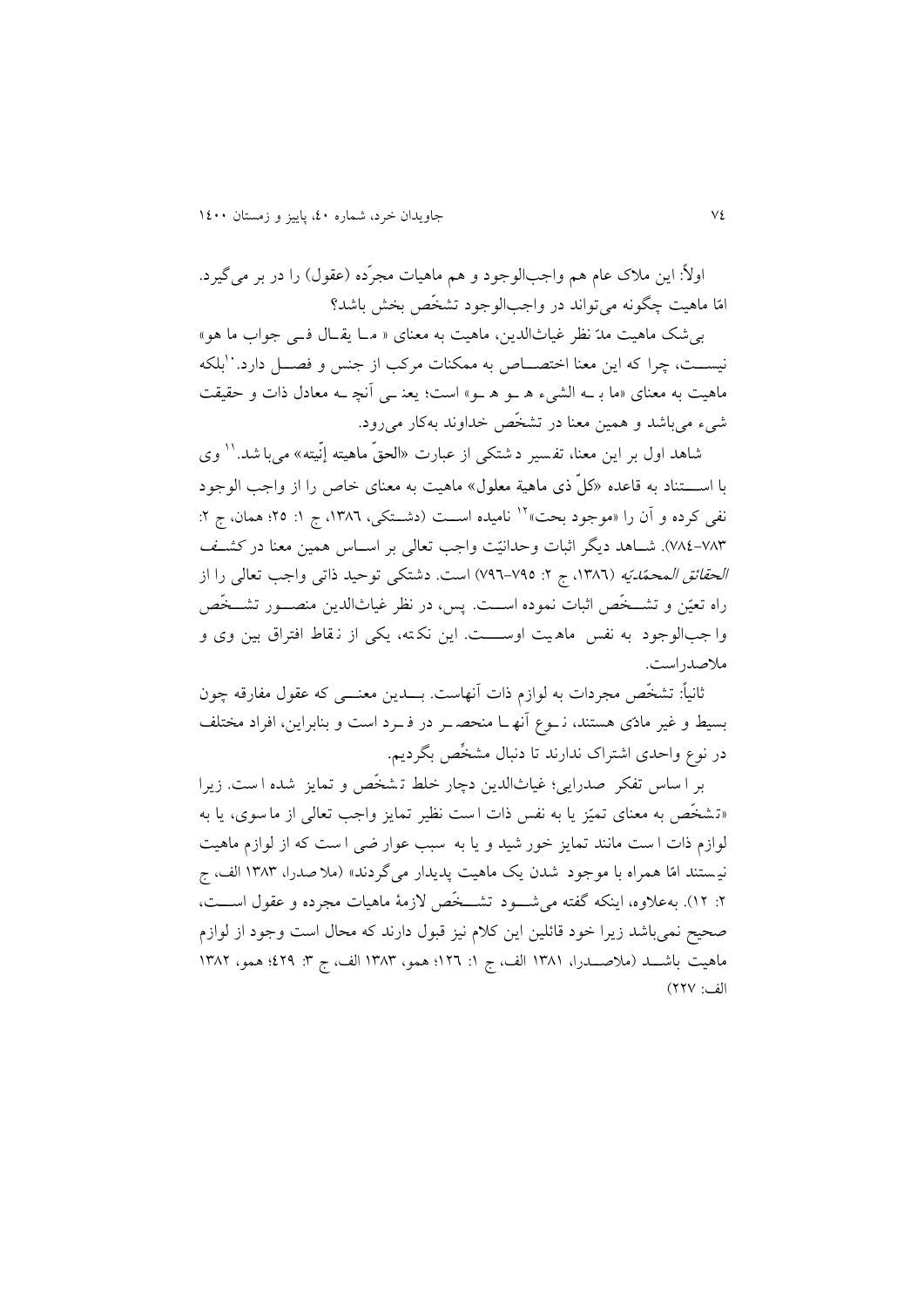کلام نهايی صدرا آن ا ست که ماهيت و لوازم آن نمی تواند مقتـضی تـ شخّص با شد (ملاصــــــــــــدرا، ١٣٨٣ الف، ج ٣: ٤٢٩)، زيرا اگر تشــــــخّص ذاتی ماهيت بود، در ظرف عقل معروض مفهوم کليّت نمي گرديد (همان: ٤٨٦).

ثالثاً: غیاثالدین با عبارت «فلا يتکثّر» اين تشــخّص را از امور مادّی ســلب می کند. چرا که هر جا کثرت باشد، مادّه هم هست. مالک تشخّص در موجودات مادّی نمیتواند ماهیت و یا لازمه آن باشــد. زیرا «اگر در نوع متکثرالافراد تشــخّص به ســبب ماهیت و لوازم آن بود، نوع آن ماهیت منحصــــر به فرد می شـــــد و حال آنکه در عالم واقع چنین نیست» (ملاصدرا، ۱۳۸۱ ب، ج ٥: ٢٤٢؛ همو، ۱۳۸۲ ب، ج ۲: ۳٥۸).

غیاثالدين منصدور در باب مالک تشدخّص در ممکنالوجودهای مادّی مینويسدد: گاهی عامل تشخّص عوارض لاحق به مادّه است، مادّهای که یا متشخّص بالذات است و يا به سبب عوارض حالّ در آن متشخّص گرديده است (دشتکی، ١٣٨٦، ج ١: ٢١).

در نظر غياثالدين چون ماهيت و لازمهٔ آن بين مادّيات مشترک است، بنابراين، تنها عوارض مفارق می توانند عامل تشخّص باشند، و از آن جا که اعراض، وجودشان وجود لغیره ا ست، تشخّص شان به مو ضوع يا محل آنها ست (همان: ٢٣) و اين محل، چيزی جز ماده نیست.

مال صدرا اين قول را که "مادّه سبب ت شخّص ا ست " ابتدا حمل بر تمیّز نموده و در نهايت ح صول تما يز را هم به سبب مادّه رد کرده و نقش آن را فقط در ح صول کثرت فردي ماهيت مي يذيرد<sup>۱۳</sup> (ملاصــدرا، ۱۳۸۳ الف ج ۲: ۱۰؛ ملاصــدرا، ۱۳۸۱ ب ج ٥: ۲۵۲؛ ملاصدرا، ١٣٨٢ ب، ج ٢: ٩٢٠).

غیاثالدین صورت را عامل تعین و تشخّص مادّه دانسته (دشتکی، ۱۳۸۲، ج ۱: ۹۰؛ همو، :0861 686-688( با استناد به تشخّص نفس پس از مرگ به سبب هیئاتی که از بدن کسب کرده؛ تشخّص شیم به واسطة تشخّص عوارض حالّ در آن را جايزمیداند )همو،  $(172:1717)$ 

اما مالصدددرا عوارض حالّ در مادّه را نیز به عنوان عامل تشددخّص نمیپذيرد. چون اين عوارض اگر کلّی باشــند، نمی توانند موجب تشــخّص شــوند و اگر جزئی باشــند، میتوان پرسید خود آنها تشخّص را از کجا بهدست آوردهاند؟. »عوارض مشخّصه چیزی جز اَمارات و لوازم تـ شخّص نیـ ست و مـ شخّص واقعی، وجود خاص شیء می با شد»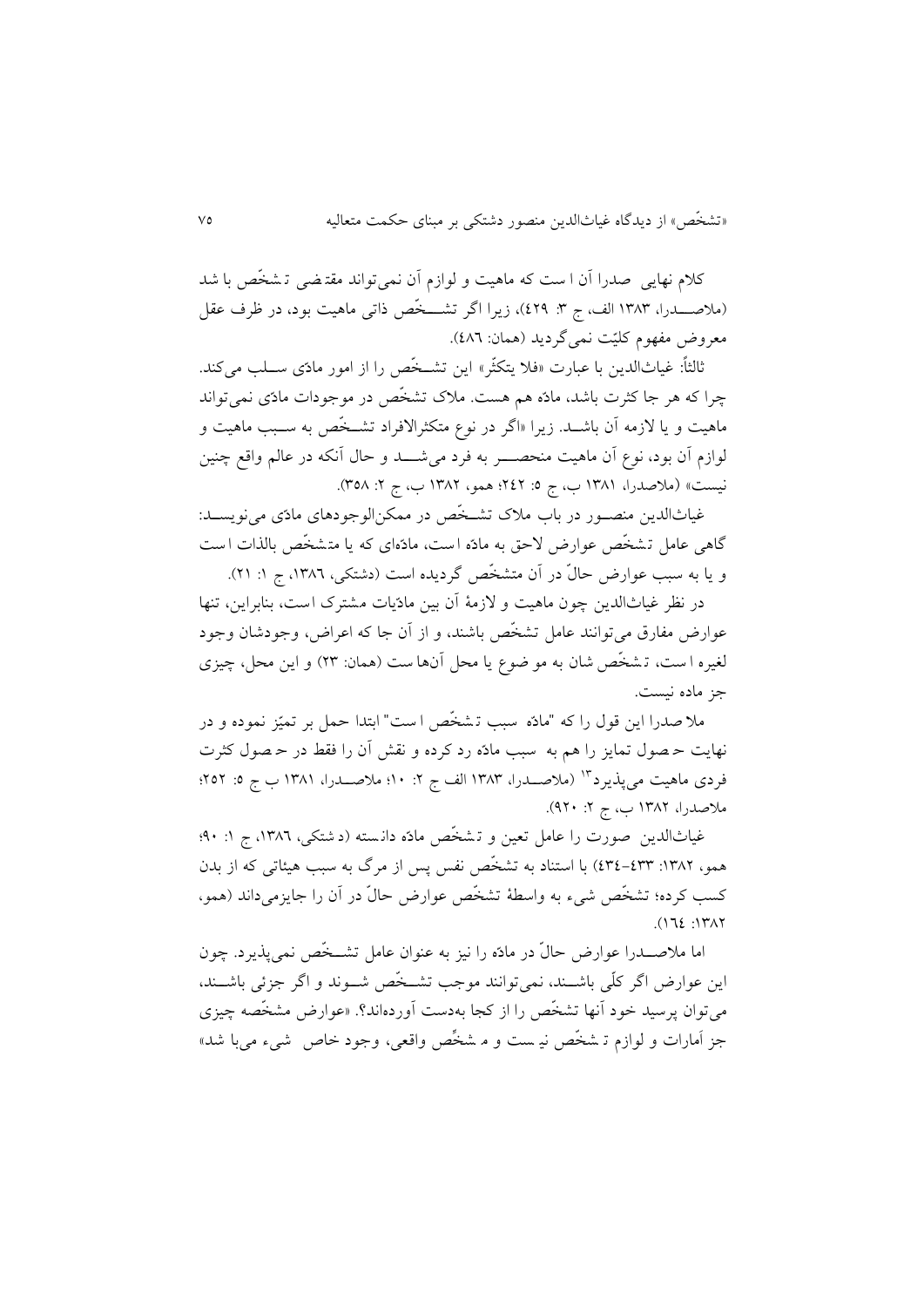(ملاصدرا، ١٣٨١ الف، ج ١: ٤١٨ و ٤٨٦؛ همو، ١٣٨٣ الف، ج ٣: ١٠٦ و ١١٢؛ همو، ١٣٨١ ب، ج 0: ١٥٦ و ٢٩٦؛ همو ١٣٨١ د، ج ٩: ٢٦٢؛ همو، ١٣٨١ هـ، ج ٢: ٦٤٣).

ملا صدرا میان عوارض م شخّصّه و مابهالتشخّص تمایز قائل شده ا ست (آ شتیانی، ۱۳۷۹: ۲٤)، بهدلیل اینکه عوارض مشخّصه به جنبههای ماهوی اشیاء برمی گردند و قابل تغییر و تبدّل هستند در حالی که تشخّص و هویّت شیء که به وجود اسناد داده می شود ثابت و باق ی اسدددت )مالصددددرا، 0861 الف: 868؛ همو، 0860 د، ج :6 014 و 141؛ همو، ٦٨٦٦، ج ٢: ٩٦٢؛ همو، ١٣٨٩، ج ٢: ٣٥٤- ٣٥٥؛ همو، ١٣٦١: ٢٤٦).

## **.6 رابطه تشخّص با »کلّی و جزئی«**

فلاســفه اســـلامی بحث تشــخّص را ذيل مســأله «کلّی و جزئی» آورده و با آن مواجههٔ منطقی – فلسفی داشته اند. در منطق، مفهومی که جواز قابلیت صدق بر کثیرين را داشته و شدراکتپذير باشدد، کلّی؛ و مفهوم مقابل آن جزئی اسدت. ظاهراـ تشدخّص با ويژگی «شرکتناپذيری» و «عدم قابليت صدق بر کثيرين» مرادف با جزئی منطقی است.

غیاثالدین پس از نقل تعریف مشهور از این دو اصطلاح (دشتکی، ١٣٨٦، ج ٢: ٩٩٥ و 0460( کلّیت و جزئیت را مانند وجود و تشدددخّص معقول ثانی نامیده، اين دو را از صفاتی می داند که شیم تا مقیّد به حضور در ذهن نشود، به آن متصف نمی گردد )همان، ج ١: ٢٠؛ همان، ج ٢: ٩٠٢، ٩٠٤-٩٩٨-٩٩٨). اين عبارات مو يّد ديگري بر خلط معقول ثانی منطقی و فلسفی توسط ايشان است.

درباره مفاهیم کلّی، غیاثالدين منصور همنوا با ساير فالسفه با توجه به تفاوت تمیّز و تشدخّص تأکید میکند که انضدمام مفاهیم کلّی بهيکديگر موجب تشدخّص نمیگردد (د شتکی، ۱۳۸٦، ج ۱: ۲۱). وی، جزئی منطقی را به معنای جزئی حقیقی گرفته (همان، ج ۲: ۹۹۵ و ۱۰۷۱) و میکو شد با تثبیت نظر د شتکی پدر مبنی بر «ارجاع تشخّص و کلّیت به نحوهی ادراک»، حقیقی بودن مفهوم جزئی را از طریق ارتباط حســـی با خارج تامین کند.

لازم به ذکر است؛ يکی از اقوال مربوط به تشخّص که در *اسفار* (١٣٨٣ الف، ج ٢: ٨) و در رســالهٔ ف*ی التشــخّص* (١٣٨٩، ج ١: ٩٩) تحت عنوان "بعض الأفاضــل المشــهورين بالتحقیق" مطرح شــــده و علّامه لاهیجی (١٣٨٥ ج ٢: ١٥٠) آن را به علامه دوانی و صدرالدين د شتکي نسبت داده، «ارجاع کلّيت و تـشخّص به نحوهٔ ادراک» ا ست. مؤيّد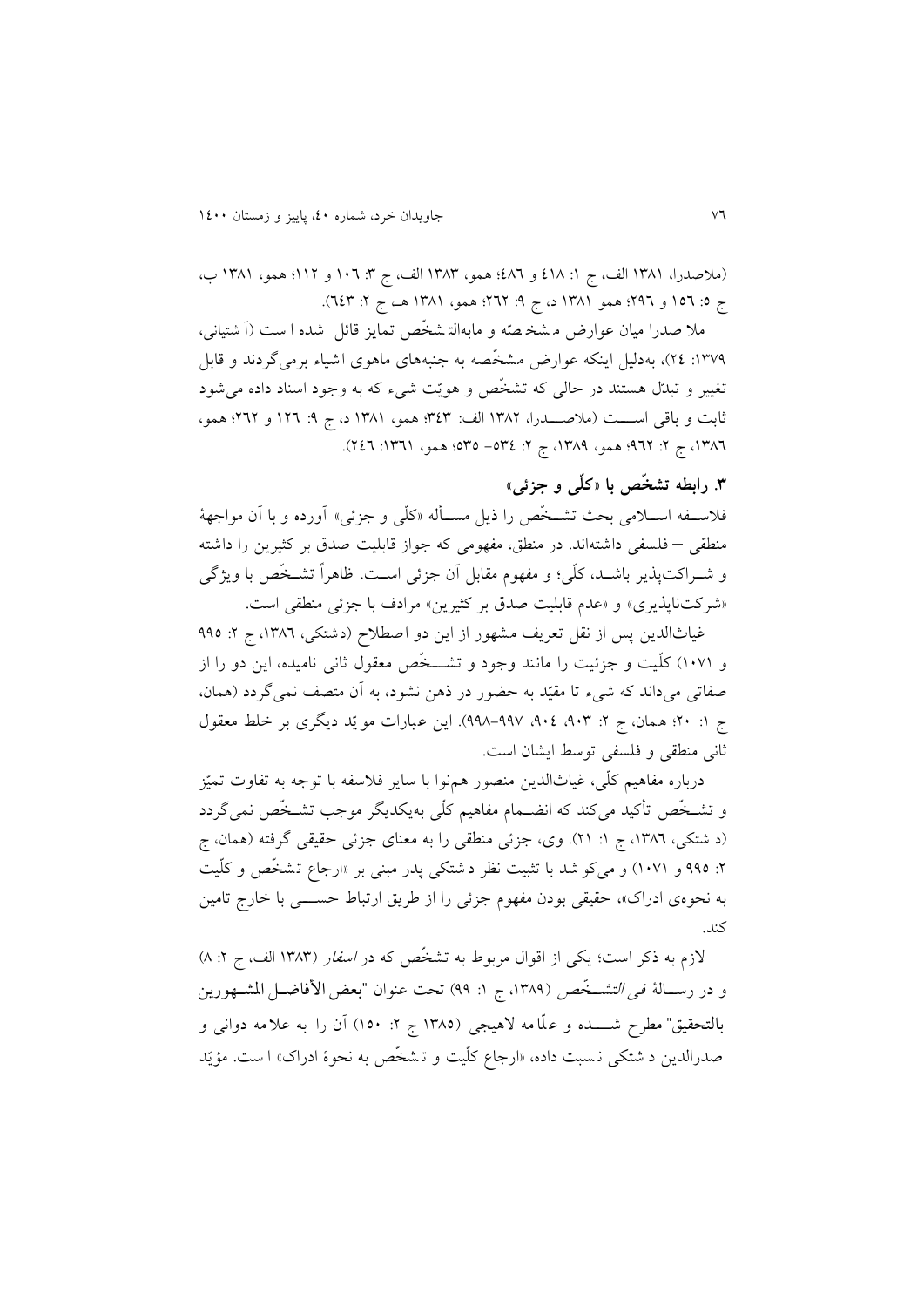در ستی اين انت ساب، کلام غياثالدين من صور د شتکی ا ست که در بحث"کیفیّت علم واجب تعالی به جزئیات" بارها به اعتقاد پدرش مبنی بر ارتباط نحوهٔ ادراک با کلّیت و جزئیّت اشداره نموده اسدت. به اين معنی که، تشدخّص ناشدی از علم و ادراک ماسدت. ادراک اگر از طريق عقل صددورت پذيرد، مدرَک کلّی اسددت و اگر از طريق حس انجام شود، جزئی و متشخّص است (دشتکی، ۱۳۸۲، ج ۲: ۸۸۹–۰۹۰٤).

با استناد به اينکه غیاثالدين معقوالت ثانی مانند کلّیت و جزئیت را در برابر اوصاف خارجی قرار داده و موضـوع اين معقولات که ذهنی هســـتند، در ظرف ذهن به آنها متصف میگردد (همان: ۹۹۸)؛ از عباراتش فهمیده می شـود که در نظر وی، جزئیت وصف موجود خارجی نیست بلکه وصف مفهوم آن است و از اين جهت اسناد جزئیت به موجود خارجی از باب خلط مفهوم با مصداق است.

اشکال ديگر اين جاست که مقسم کلّی و جزئی در منطق «مفهوم» است و مفهوم بما هو مفهوم همواره کلّی اســـت و مراد از جزئی منطقی – جزئی حقیقی که به معنای تشخّص است نمی باشـد – بلکه جزئی اضـافی اسـت. پس نمی توان ادعای ترادف تشخّص و جزئی منطقی را پذيرفت.

کلّیت و جزئیت منطقی از عوارض ذاتی مفاهیم و جزم معقوالت ثانی منطقی ه ستند که »موجود« برای ات صاف به آنها بايد مقیّد به ذهن شود، پس عروض اين دو بر وجود بیواسطه نبوده و در نتیجه بحث از آنها بحث فلسفی نیست. لذا برای اينکه بحث »کلّی و جزئی» چهره فلسفی پیدا کند، نباید در معنایی مقیّد به موطن ذهن بهکار روند (جوادی آملی، ،0866 ج :4 ،66 046-041(. معیار امتیاز بحث فلسدفی و منطقی، در معقوالت ثانی فلسفی و منطقی است.

صــدرالمتألهین بر اســـاس تحول در بحث معقول ثانی و اقســـام آن، میان دو معنای منطقی و فلسـفی «کلّی و جزئی» تفاوت قائل شــد.<sup>۱۶</sup> وی کلّی و جزئی را از معقولات ثانی فلسفی دانست که عروض ذهنی و اتصاف خارجی دارند.

مالک کلّی بودن در فلسددفه همان موجود شدددن به وصددف کثرت اسددت، و مالک جزئیت موجود بودن به و صف وحدت عددی می با شد . کلّی فل سفی همان کلّی طبیعی اسددت که هم در ذهن و هم در خارج تحقق دارد و مربوط به ماهیات اسددت، و قسددیم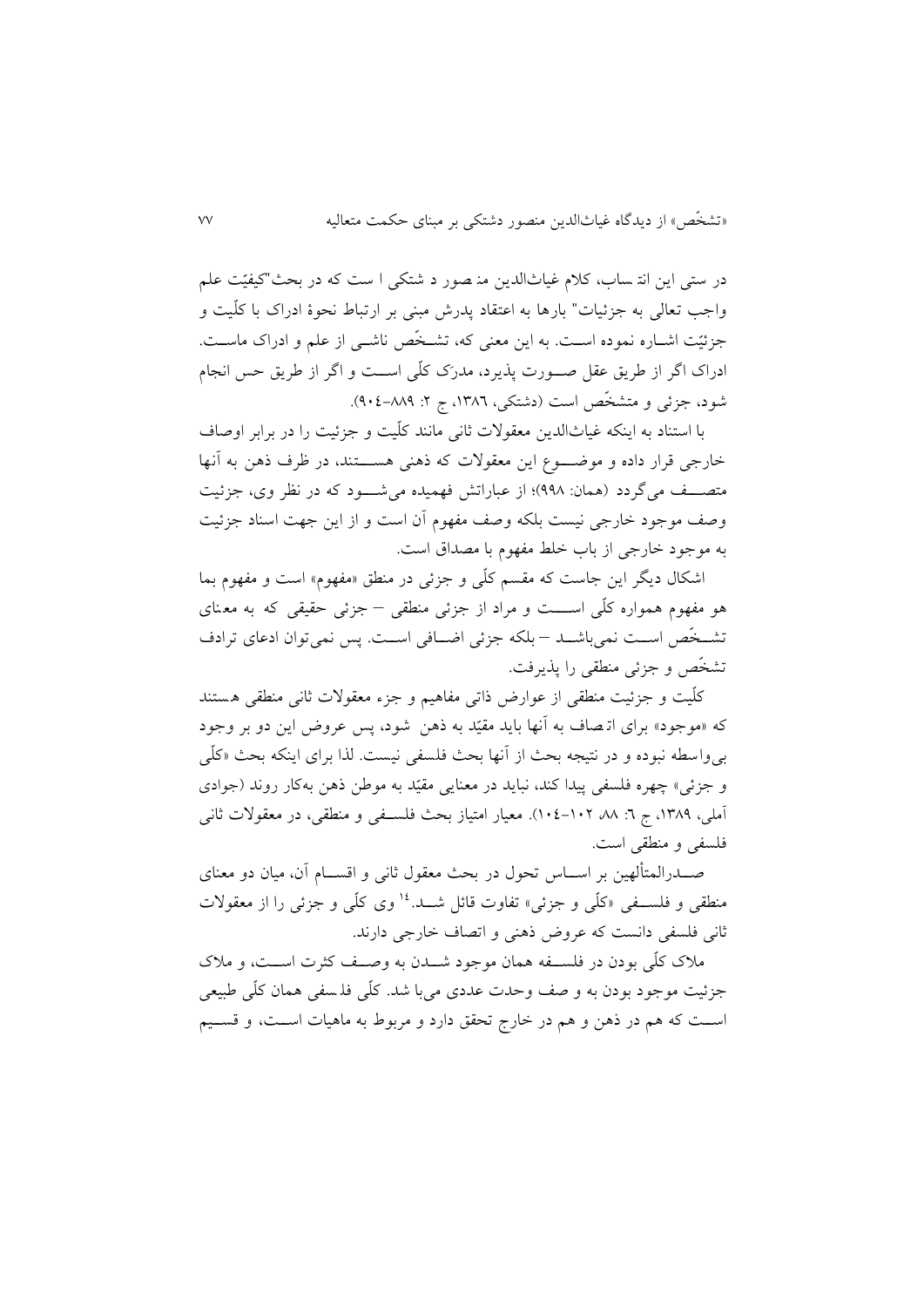جزئی به معنای شخصی است که هویّات خارجی را شامل می شود (جوادی آملی، ۱۳۸۹، ج ٦: ٩٥ و ٩٦).

غیاثالدين منصور کلّی طبیعی را همان ماهیت ال به شرطِ محقّق در خارج دانسته و موجود خارجی را مصداق بالذات آن در نظر میگیرد (دشتکی، ۱۳۸۲، ج ۱: ۲۰، ۲۱ و ۹۱؛ همان، ج ۲: ۸۸۹ و ۹۹۷؛ همو، ۱۳۸۲: ۲۱۱). التزام به وجود حقیقی کلّی طبیعی در خارج ناشبی از اعتقاد غیاثالدین به اصـالت ماهیت اسـت که یکی از نتایج آن پذیرش تباین ذاتی موجودات و کثرت باوری اســـت (همو، ١٣٨٦، ج ١: ١٩؛ همان، ج ٢: ٧٤٨ و ٩١٣؛ همو، ١٣٨٢: ١٨٧).

مالصدرا بر اساس قول به اصالت وجود، کلّی طبیعی را موجود به وجود افراد خود و دارای وجود ظلّی و تبعی میداند (ملاصـــدرا، ١٣٨٣ الف، ج ٢: ٤-٥ و ٣٤؛ همان، ج ٤: ١٣٧١؛ همو، ١٣٨١ ب، ج ٥: ٣٣١؛ همو، ج ٦: ٤٤ و ٣٥٩-٢٧٠؛ همو، ١٣٨٣ ب، ج ٨: ٢٥٦؛ همو، ١٣٨٢ الف: ٢٥٩ و ٢٦١؛ همو، ١٣٨٢ ب، ج ١: ٢٥٤).

بايد توجه داشددت که بیان مالصدددرا در مورد چگونگی ادراک طبیعت کلّی با قول دشتکی ها در خصوص «ارجاع کلّیت و جزئیت به نحوهی ادراک» متفاوت است. ایشان با قبول نظريه «تجريد» (دشتکی، ١٣٨٦، ج ٢: ٨٣٠-٨٣٠) معتقد بودند که واقعیت واحد خارجی اگر با ادراک ح سی درک شود، جزئی بوده و اگر از طريق تجريد و تعمیم و با انتزاع عقل ادراک شود، کلّی است (همان: ۸۸۹-۴۰۶). لکن به نظر ملاصدرا امتیاز کلّی و جزئی تنها مستند به نحوهی ادراک نبوده و از ناحیه مدرَک نیز میباشد.

ملاً صدرا بر ا ساس تفکر فلمسفی خود ثابت کرد که جزئی با «تعالی»<sup>۱۵</sup> کلّی می شود نه با «تجريد» (ملاصــدرا، ١٣٨٧: ٢٧-٢٨)؛ لذا کوشــيد تا کلام دشــتکیها را اينگونه توجیه نمايد: مراد ايشان از علم حسی همان علم حضوری است؛ و چون علم حضوری به وجود ا ست پس مدرک متشخّص همان «وجود» ا ست (ملا صدرا، ۱۳۸۳ الف، ج ۲: ۸؛ همو، ١٣٨١ ج، ج ٦: ٤٤٤؛ همو، ١٣٨٢ ب، ج ٢: ٩١٩). اما اين توجيه ناتمام اســـت زيرا د شتکی ها قائل به ا صالت ماهیت بوده و برای مفهوم وجود، یک مصداق خارجی که به علم حضــوری ادراک شــود، قائل نبودهاند (دشــتکی، ١٣٨٦، ج ٢: ٢١٤، ٧٩٠، ٧٩١، ٧٩٢ و 666؛ همو، :0861 ،066 066 و 064(.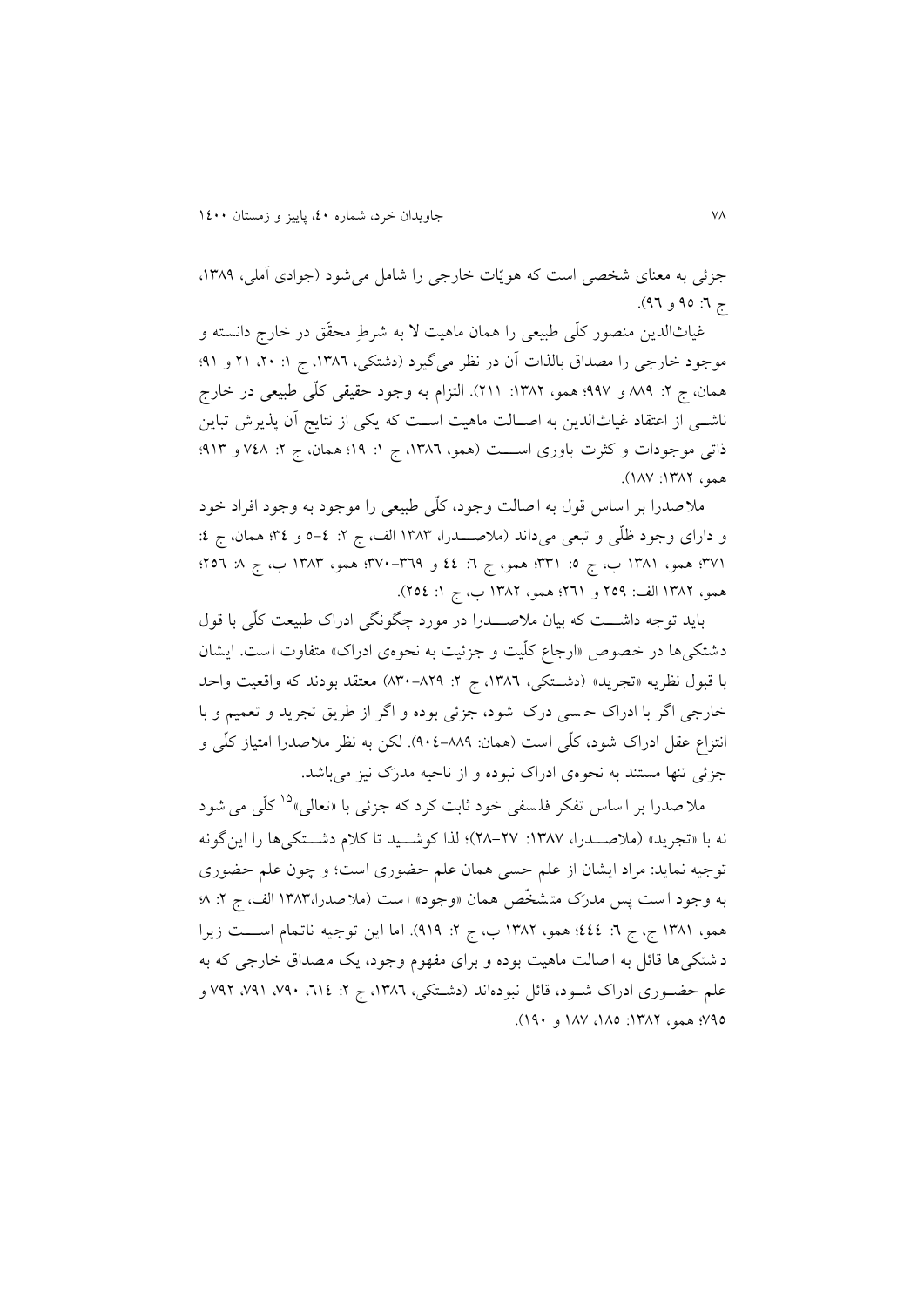توجیه دیگر صدرالمتالهین از قول دشتکی ها در رسالهٔ *فی التشخّص* (۱۰۲) آن است که: اگر مراد آنها از ادراک را همان صـورت مدرکه بدانیم که بالذات نزد مدرک حاضــر اسددت و به دو اعتبار آن را به دو نام "وجود" و "تشددخّص" میخوانیم، أعمّ از اينکه در حس باشد يا در عقل، ديگر اشکالی بر آن وارد نخواهد بود.

## **.0 رابطه تشخّص با »معاد جسمانی«**

اعتقاد به معاد جمسمانی مستلزم اثبات اینهمانی شخصی انسان پیش از مرگ و پس از آن میبا شد و ارائهٔ معیار اینهمانی شخ صی تنها بر ا ساس ملاک تـ شخّص امکانپذير ا ست. زيرا اين ملاکِ تـشخّص ا ست که باعث مي شود هر فردی خودش با شد و هيچ شخص يا شيء ديگری بر آن صدق نکند. بر اين ا ساس برر سي عبارات غياثالدين منصور در بحث معاد جسمانی برای یافتن ملاک تشخّص موجّه بهنظر می٫سد. از آنجا که يکی از م سائل تاثیرگذار در بحث معاد ج سمانی، علم النفس ا ست؛ لذا قبل از طرح نظرية ابتکاری غیاثالدين در باب معاد، نفسشناسی وی به اختصار مرور میشود.

غیاثالدین قائل به حدوث روحانی نفس اســـت و تمایز و تکثّر نفوس را به بدن اسناد می دهد (١٣٨٦، ج ١: ١٦، ١٧، ٢٦ ١٧٥ و ٣٠٣؛ همان، ج ٢: ٦٦٨ و ٦٧٩). وی انسان را امر واحد طبیعی میداند که مرکّب از دو جزم است: بدن عنصری و روح که نفس نامیده میشود، و البته جزم اصلی و مقصود بالذات از انسان همان روح الهی است که همچون پرندهای در دام قفس بدن گرفتار شددده اسددت. نفس، فاعل حقیقی و قوای بدن به منزله آالت آن میبا شند )همان، ج :0 066-066 و 064(. بر اين ا ساس، هويّت وجودی هر فرد به نفس اوست و هیچ یک از اجزای بدن مدخلیّتی در تعیین هویّت او ندارند، یعنی مثلاً زيد به نفس ناطقهاش زيد است نه به بدن مادّیاش. از اين رو، تا نفس او باقی است، هويّت شخصي او پابرجاست اگرچه اجزاي بدن او در طول عمرش تغییر و تحوّل پیدا کند، و نفس با انعدام يا فساد بدن از بين نخواهد رفت (همان: ٥٨).

با توجه به عبارات فوق، دو اشکال به غیاث الدين واردست: قول به ترکیب انضمام ی نفس و بدن، و د شواری تبیین چگونگی ارتباط نفس مجرد و بدن مادی.<sup>۱۶</sup>وی برای رفع اشکال اوّل، به تبعیّت از دشتکی پدر و بر مبنای ترکیب اتحادی مادّه و صورت، ق ائل به اتحاد نفس و بدن شده (دشتکی، ١٣٨٦، ج ٢: ٦٣٨، ٦٦٨، ٢٢٥ و ٢٨/ و در تأييد و تثبيت <sup>06</sup> اين قول بسیار کوشیده است.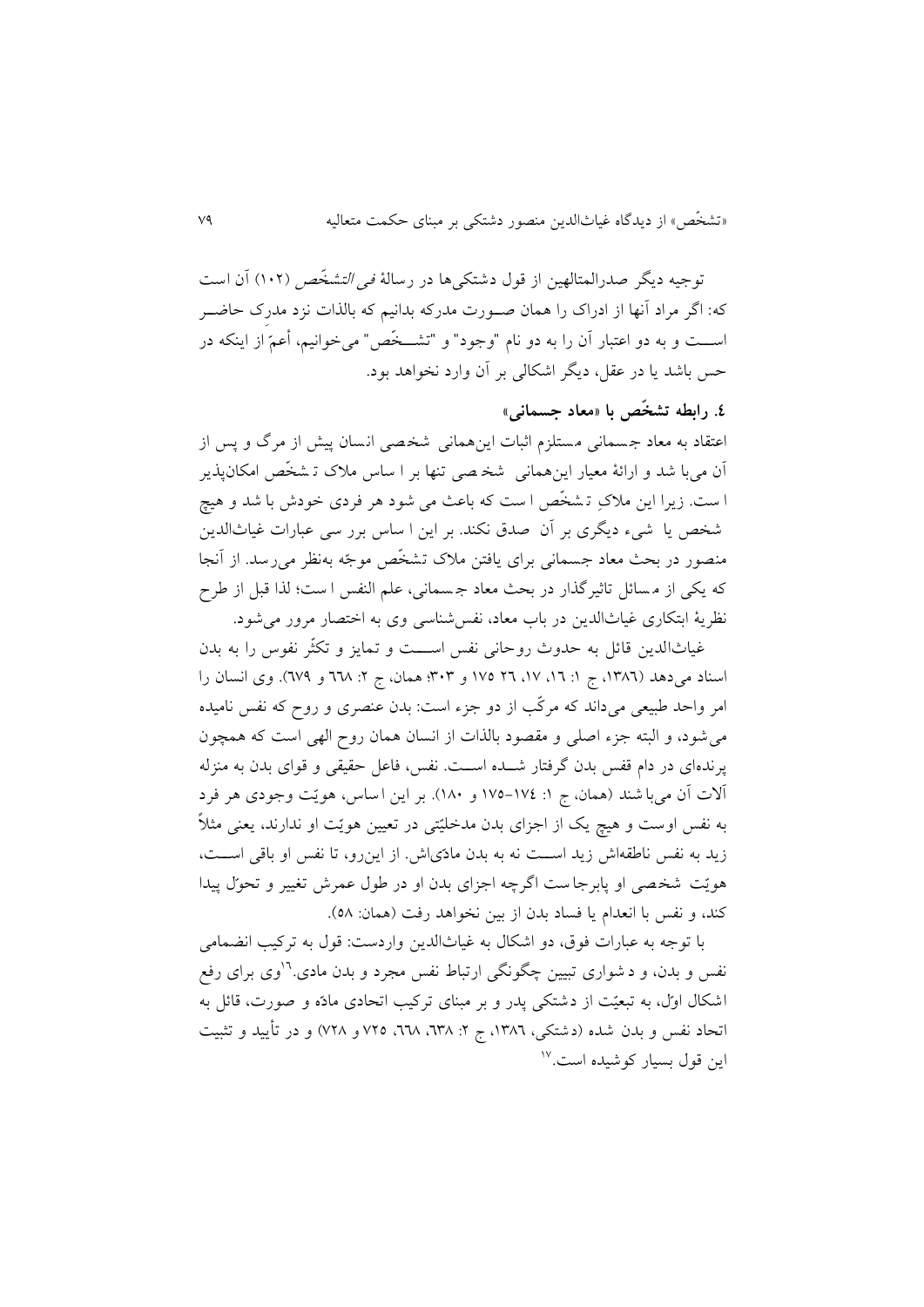غیاثالدين در شددرح اين نظريه میگويد: نفس به اشددتراک لفظی بر معانی مختلفی حمل می شـود (همان: ٦٣٨، ٦٥٣، ٦٧٩، ٢٧٥ و ٢٢٧؛ دشـتکی، ١٣٨٢: ٧٥ و ٤١٢) و مراد از نفس در ترکیب اتحادی، جوهر مجرد متعلّق به بدن عنصری نیست، بلکه نفس به معنای صدورت نوعیه میباشدد که منطبع و متحد با بدن بوده و بنابراين مادّی )و مجرّد بالقوه( اســت (همو، ١٣٨٦، ج ٢: ٦٣٣، ٦٨٠، ٦٨١، ٧٢٥ و ٧٢٧)؛ البته نفس تمام انســـانها پس از مفارقت از بدن (مرگ) به سبب اتحاد با قوه عاقله که مجرد و باقی است، منقلب^` شده و به مقام تجرد بالفعل می رسد (همان: ٦٥١ و ٩٧٥؛ همو، ١٣٩٠: ١٥٧).

توجیه عقالنی غیاثالدين از امکان انقالب نفس مادی به مجرد چنین اسدت: انسدان در نشئه دنیا مجموع ترکیب اجزای مادّی و مجرّد است که با صورت نوعیهٔ انسان متحد میباشد و در نشئ ة ديگر پس از انحالل ترکیب میان اجزای مادّی و مجرّد که بدن مادّی از بين رفته و تنها جزء مجرّد (قوه عاقله) باقی مانده اســت، اين صــورت نوعیه با جزء مجرّد متحد میگردد و اين معنا از انقلاب جايز است (دشتکی، ١٣٨٦، ج ٢: ٦٨٧).

از شرح غیاث الدين م شخص می شود که د شتکی ها ترکیب اتحادی را میان نفس و بدن عنصری در نظر داشتهاند. مويّد اين ادعا اعتقاد غیاثالدين به تداوم »ترکیب اتحادی نفس و بدن» در تمام ن شئات وجودی ان سان يعنی در دنيا و آخرت ا ست (همان: ٧٢٨- $.0179$ 

نتايج حاصــــــل از بررســـــــی تطبیقی عبارات غیاث|لدین و ملاصـــــدرا در اين بحث عبارتاند از:

الف) ملاصدرا مانند دشتکیها، نفس را صورت نوعیهٔ انسان دانسته و حاصل ترکیب آن را با بدن نوعی طبیعی و جسمانی به شمار میآورد (ملاصدرا، ۱۳۸۱ ج، ج ٦: ۹۸–۹۹؛ همو، ١٣٨٣ ب، ج ٨ ٤٤٠؛ همو، ١٣٨١ د، ج ٩: ٢٩؛ همو، ١٣٨٧: ٥٦). البته در نظر وی نفس با ساير صور منطبع در مادّه تفاوتی اساسی دارد؛ نفس دارای استعداد حرکت و استکمال تدريجی است و به واسطهٔ تحوّل جوهری ذاتاً متوجه عالم تجرّد است (همو، ١٣٨٧: ٥٨- $.6v$ 

ب) برخلاف اعتقاد غیاثالدین به حدوث روحانی نفس، ملا صدرا بر مبنای حرکت جوهری به »حدوث جسمانی نفس« قائل شد و با ابداع اين نظريه مشکل ثنويت نفس و بدن را حل نمود (ملاصــــدرا، ١٣٨٣ ب، ج ٨: ٣٨٨ و ٤٠١-٤٠٢. همو، ١٣٨١ د، ج ٩: ١١٣؛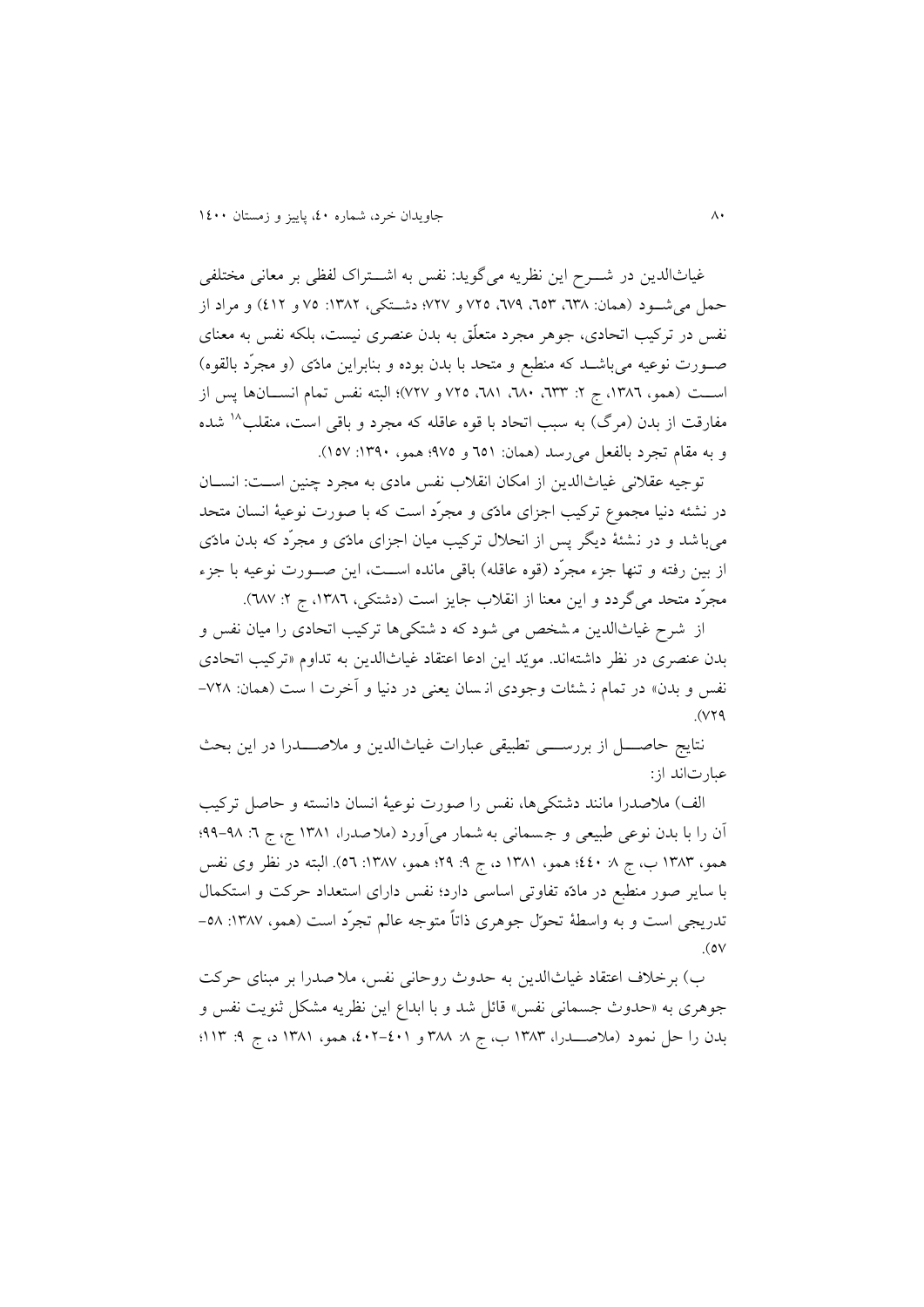همو، ١٣٨٢ الف: ٢٠٩ و ٣٠٩-٣١١؛ همو، ١٣٨٢، ج ٢: ٦١٩ و ٨٦٧؛ همو، ١٣٨٢ ب، ج ٢:  $VV$ 

ج) از نظر هر دو متفکر، تشـخّص و هويت انســان به نفس اوســت و اگرچه بدن و عوارض آن دائماً تغییر میکند اما تـ شخص انـ سان به بقای نفس، ثابت ا ست (ملا صدرا، ١٣٨١ د، ج ٩: ٢٦٦-٢٦٧؛ همو، ١٣٨٦، ج ٢: ٣٥٥ و ٩٦٦).<sup>١٩</sup>

د) صدرالمتألهین نظر ابتکاری د شتکی ها در باب ترکیب اتحادی ماده و صورت و بهدنبال آن »ترکیب اتحادی نفس و بدن« را پذيرفت و به تبیین و اثبات آن همت گمارد (ملا صدرا، ۱۳۸۱ ب، ج ۰: ٤٧٦–٥٢١؛ همو، ١٣٨٣ ب، ج ٨: ٢٩٥–٢٩٦). البته معنای ترکیب اتحادی در نظر ملاصـــدرا کاملاً متفاوت با معنای آن نزد دشـــتکی۵هاســت، زیرا اولاً: در حکمت صدرايي ترکيب اتحادی نفس و بدن از نتايج اصالت وجود، حرکت جوهری و حدوث جسمانی نفس است که دشتکی ها منکر هر سه هستند؛ ثانیاـ: مالصدرا بر خالف ايشان ترکیب اتحادی را میان نفس و بدن عنصری نمی داند؛ بلکه آن را به اتحاد نفس با بدن مثالی تفسیر نموده و شأنیتی برای بدن عنصری قائل نیست (ملاصدرا، ۱۳۸۳ ب، ج 1: 666؛ همو، ١٣٨١ د، ج ٩: ١٣١١؛ همو، ١٣٨٩، ج ١: ٣٨١ و ٣٨٩؛ همو، ١٣٨٢ الف: ٢٠٣،  $(071 - 07)$ ,  $647.77$ 

د) يکی ديگر از موارد افتراق ملا صدرا و د شتکی ها کیفیت فعلیت يافتن تجرّد نفس ا ست. به نظر مال صدرا، نفس در صیرورتی درونی بر مبنای حرکت ا شتدادی، از مرتب ه طبیعت به مقام تجرد عقلی نائل می گردد و نهایتاً از عالم طبیعت و بدن بی نیاز شــــده و آنگاه مرگ انسان رخ می دهد (ملاصدرا، ۱۳۸۱ د، ج ۹: ۱۰۳–۱۰٤؛ همو، ۱۳۸۲ الف: ۲۰٤ و 804-806؛ همو، ،0866 ج :0 844 و 846؛ همان، ج :1 661(؛ عالوه بر اينکه همة انسددانها به مقام تجرد عقلی نمی رسند (همو، ١٣٨٣ ب، ج ٨ ٣١٤-٣١٥: همو، ١٣٨١ د، ج ٩: ١٣٠).

هـــــ) ملاصدرا به قصد توجیه عقیدهی دشتکی ها در باب انقلاب ماهیت انسان، با ا ستناد به ا صالت وجود و حرکت ا شتدادی، انقالب ذات را در اثر ا ستکماالت جوهری جايز دانست (ملاصدرا، ١٣٨٣ الف، ج ٣: ٩٦-٩٧؛ همو، ١٣٨٣ الف، ج ٤: ٤٥٨ و ٤٦١؛ همو، ١٣٦٣: ١٨؛ همو، ١٣٨٦، ج ٢: ٦٣٢)؛ تا بتواند در تبيين تبديل نفس مادّی به مجرّد بگويد: اين اعتقاد مســتلزم انقلاب محال نيســت، زيرا ذاتی که در اينجا منقلب می شــود، همان «وجود» است که در تمام مراتب استکمالی دارای وحدت حقیقی است و به همین دلیل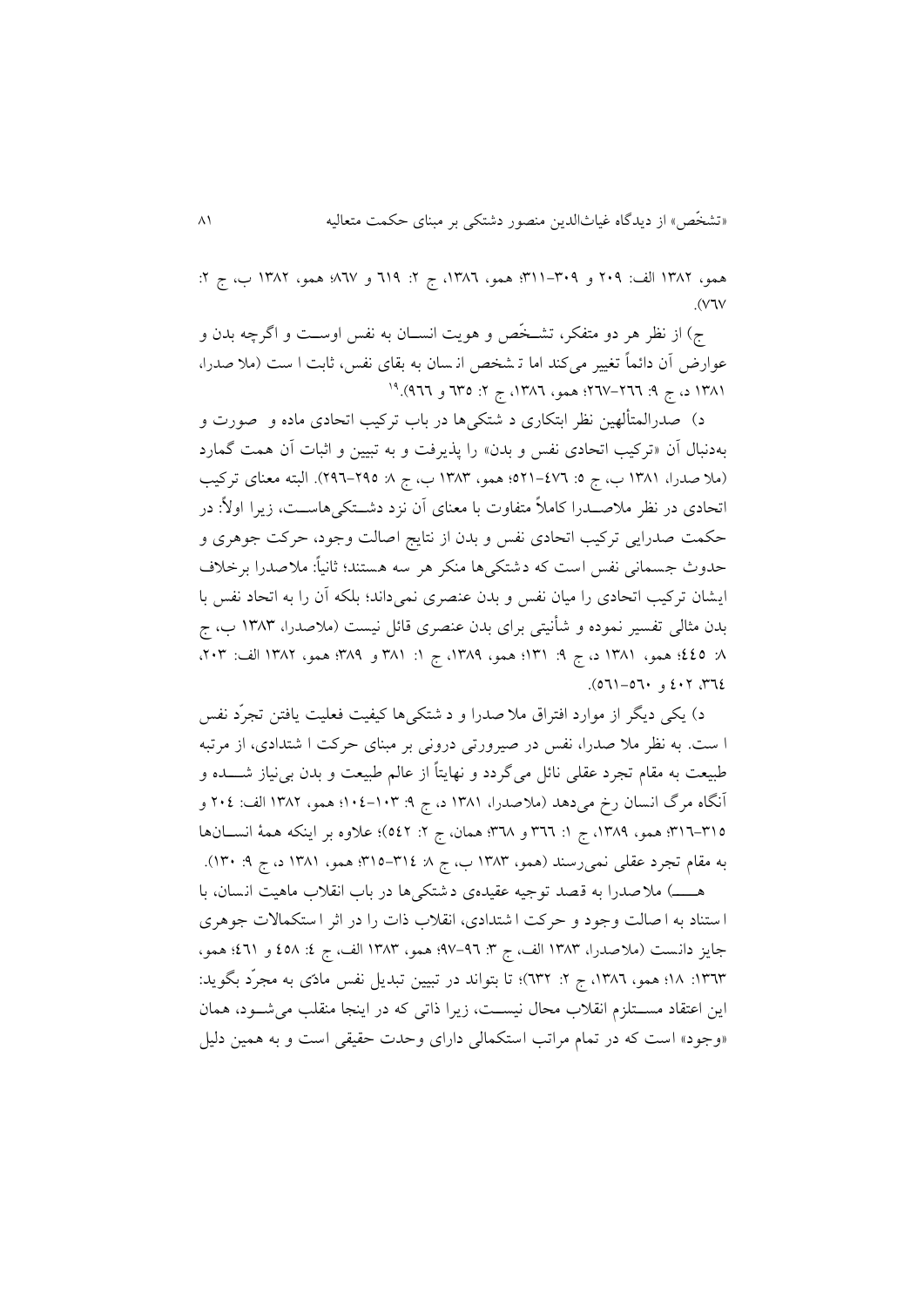ذات مشـترک در اين نوع از انقلاب، ماهيت نيسـت بلکه وجود و هويّت اسـت (همو، ۱۳۸۲ ب، ج ۱: ۵۹۷).

و( مال صدرا نیز مانند غیاثالدين بقای ترکیب اتحادی نفس و بدن را میپذيرد و در تبیین آن از حرکت جوهری اسددتفاده میکند؛ بهنظر وی بهدلیل تعلق ذاتی نفس به بدن، حقیقت انسان متشکّل از نفس و «بدنٌما» است (ملاصدرا، ۱۳۸۳ ب، ج ۸: ۱۵٤–۱۵۵؛ همو، ۱۳۸۱ د، ج ۹: ۲۷۹-۲۸۰؛ همو، ۱۳۶۱: ۲٤۹؛ همو، ۱۳۸۱ هـ، ج ۲: ۵۷۳)؛ بر اين اساس نفس در هر نشئهای همراه با بدن متناسب با آن نشئه خواهد بود.

**.0-0 نظریه ابتکاری غیاثالدین در باب معاد جسمانی**

غیاثالدين منصددور، نخسددتین فیلسددوفی اسددت که مدّعی اقامه برهان عقلی بر معاد ج سمانی شده ا ست. وی بهدلیل آنکه ضروريات دين را أقوی از ا ستدالالت فل سفی میبیند و آنها را حتی در صددورت تعارض با اصددول فلسددفی – همانند إعاده معدوم - واجب التصــديق میداند (دشــتکی، ١٣٨٦، ج ٢: ٤٥٨)؛ و علاوه بر اين بهشــدت با تأويل نه صوص مخالف بوده و ظاهر آنها را حجّت و حقیقت دانسته ا ست (همان، ج ۱: ۱۹۰ و 066(؛ لذا اهتمام ورزيده تا تقرير برهانی جديدی از معاد جسدددمانی با تأکید بر عینیّت بدن مُعاد با بدن عنصری دنیوی ارائه کند: الحقّ أنّ الْمعاد فی المَعاد إنّما هو بدنٌ عنصریٌ، مثل الذي كان في الدنيا بأجزائه بعينها، و من أنكر هذا فقد كفر (همان: 155)؛ و مدعی شده است که تقرير وي کاملاً مطابق با نصوص وارده در اين باب است (همان: ١٥٣ و ١٧٤).

غیاثالدين پس از ذکر چند مقدمه، نظر ابداعی خود را در اين بحث مطرح مینمايد: پس از مدتی که نفس به بدن تعلق داشددت، چون مزاج روح حیوانی انحراف پیدا کرد و نزديک شد که از صالحیّت تعلّق خارج گردد، تعلّق ثانوی نفس به اع ضام بدن شدت پیدا میکند و به اين سددبب با وجود قطع عالقهی نفس از روح حیوانی و زوال آالت و قوای بدن (عروض مرگ) از اين علاقه ثانوی تعلّق ضعیفی باقی میماند و موجب تعیّن اعضام میشود )همان: 066(.

غیاثالدين متذکّر شده که مراد از اين اجزای باقیه، اجزای ا صلیه متکلّمان يا جمیع اجزای بدن در تمام عمر دنیايی و يا کلّ اجزای موجود به هنگام مفارقت نفس از بدن نیسـت (همان: ۱۷۸)؛ لکن با صـراحت نیز مشـخّص نکرده اسـت که منظور خودش از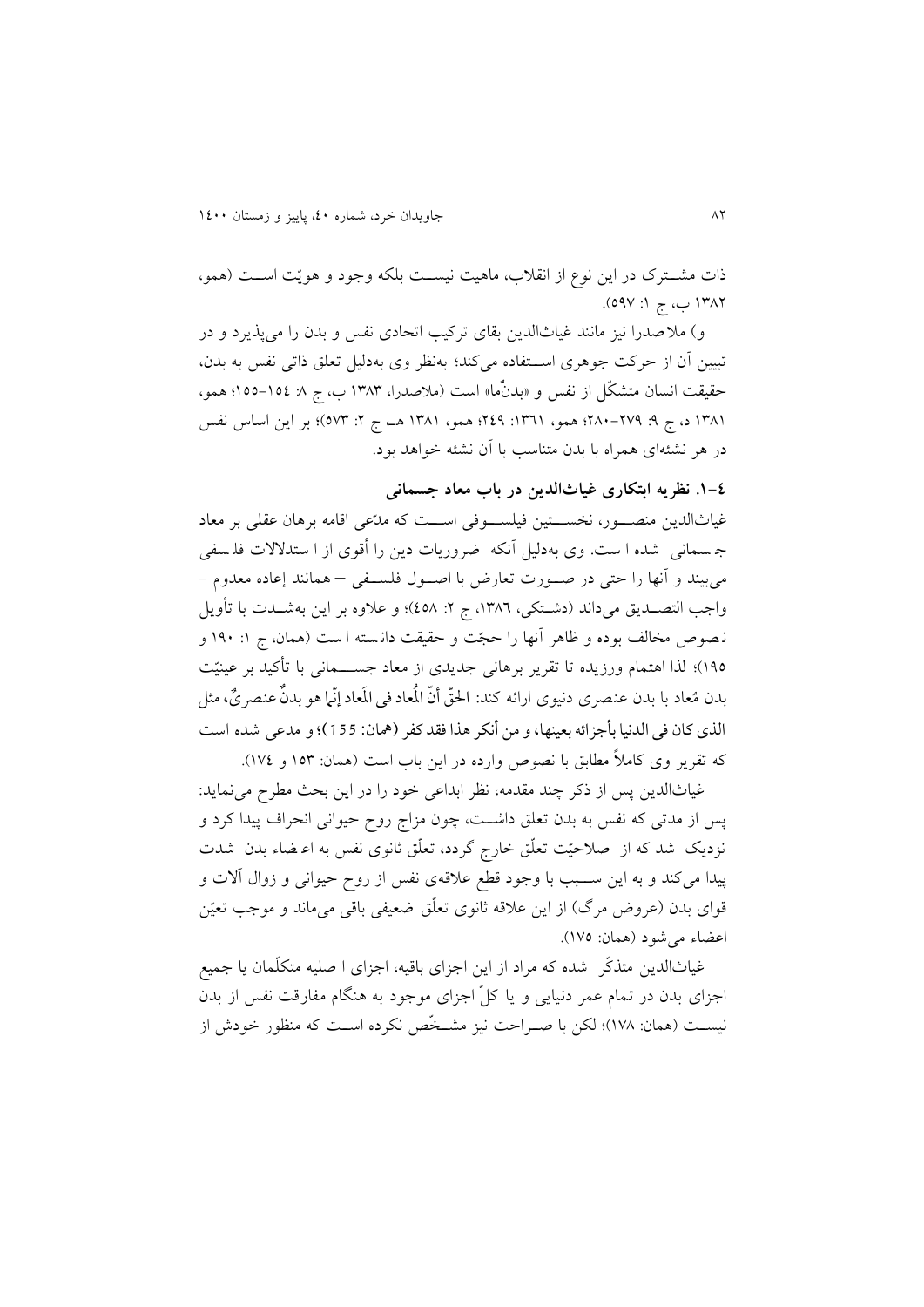اجزای باقی مانده و متعیّن پس از مرگ چیســـت و تنها به ذکر عبارت «هی الأجزاء الّتبی فارقت عنها النفس» (همان: ١٨١) بسنده كرده است.

وی در ادامه میگويد: وقتی روح از بدن عنصددری مفارقت حاصددل نمود – البته با حفظ تعلّقی ضــــعیف به اجزای مادّی آن بدن – مدّت زمانی را در برزخ می گذراند ... پس از طی برزخ و برپايی قیامت کبری و بازسدازی ابدان عنصدری با اسدتفاده از مادّه ی همان اجزام توسط خداوند، روح بار ديگر به بدن اوّلی تعلّق میگیرد )همان: 066-064(.

به تعبیر غیاث الدين ارتباط نفس و بدن پس از مرگ به طور کلّ ی قطع نمیگردد و همین تعلقٌما یا ربط ضعیف نفس به بدن، مناط پیوستگی و ثبات هویّت شخصی انسان ا ست . وی میکو شد با حفظ اجزای باقیه و ا ستمرار تعلّق نفس به آنها در دنیا و آخرت هويت شخ صی را محفوظ بدارد. در نظر وی حتّی با مرگ هم در ات صال هويّتی ان سان خللی وارد نمی شود تا ما در پی یافتن ملاکی برای توجیه این همانی شخصی باشیم. لذا میگويد: »مُعاد در مَعاد، روح ا ست ب شخ صه که به همراه مادّه ی دنیوی بعینه مح شور میگردد» (همان: ١٧٦)؛ و قائلان به مثلیّت يا غیریّت بدن اخروی با بدن عنصـــری منکر معاد و ملحد هستند (همان: ١٥٥؛ همان، ج ٢: ٢٩٢).

بر پايه مبانی فکری صـــدرالمتألهین اشـــکالات زير بر غیاثالدين وارد اســـت، اولأ: حشدر بدن عنصدری در آخرت غیر ممکن و منافی نظام تکاملی حاکم بر هسدتی اسدت (ملاصدرا، ١٣٨١ د، ج ٩: ٢١٥-١٦٦، ٢٥٦ و ٣٣٢-٣٣٣؛ همو، ١٣٨١ هـ، ج ٢: ٥٥٤، ١٧-١٧٧ و 684(؛ ثانیاـ: مرگ، نتیجة ا ستکمال نفس در اثر حرکت ذاتی ا شتدادی ا ست ب هگونهای که نفس در اين ســـير تکاملي به اســـتقلال کامل رســـيده و به کلّی از بدن جدا شـــود )مال صدرا، ،0866 ج :1 661؛ آ شتیانی، :0866 16-16(. بنابراين، مرگ به معنای قطع کامل ارتباط و علاقهٔ نفس به بدن دنیوی اســـت و با بقای هر گونه تعلّقی به آن در تعارض میباشد. ثالثاً: اشکال اساسی نظريهٔ غیاثالدين ورود شبهه تناسخ بر آن است (ملاصدرا، 1٣٨١ د، ج 4: ٢٨٦–٢٨٨؛ همو، ١٣٨٢ الف: ٣٥١–٣٥٢؛ همو، ١٣٨١ هـ، ج ٢: ٦٦٢–٢٦٤؛ همو، ١٣٦١: ٢٥٤ و ٢٥٥).

چنانکه ذکر شـــد مهمترين پيشفرض در معاد جســـمانی تصـــريح بر تداوم حيات شخصی انسان با همان هويت و تشخّص قبلی می باشد. بدين منظور مالصدرا با ابتنام بر ا صل « شیئیت شیء به صورت آن است نه به مادّه» (ملاصدرا، ۱۳۸۱ د، ج ۹: ۲٦۳؛ همو،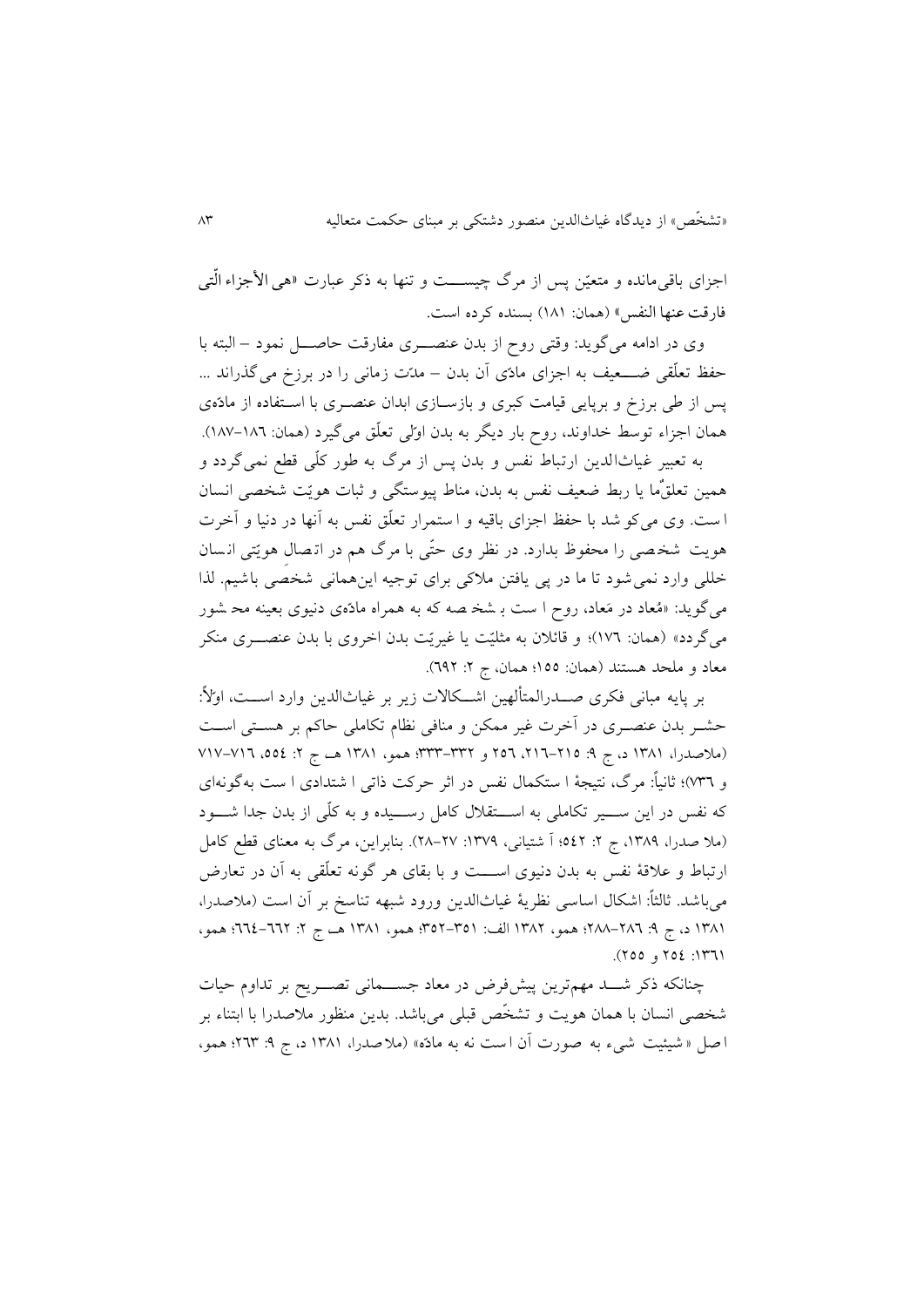١٣٨٢ الف: ٣٤٢؛ همو، ١٣٨١ هــــــــــــــــــ ج ٢: ١٣٨٢، ج 7: ٣٤٤ و ٩٦١) نتيجه می گیرد که: اگر صورت شیم بتواند مجرّد از مادّه موجود شود، در هويّت شخ صی آن شیم خللی وارد نمیگردد. اين ا صل در مورد ان سان نیز صادق ا ست. زيرا هويت ان سان به صورت نوعیه و نفس اوست نه به بدنی که مادّ ة نفس است. لذا آنگاه که عالقه نفس از بدن عنصری قطع شود، انسانیت او بدون اتصال با مادّهٔ جسمانی که به آن تعلق داشت، باقی می ماند )همو، 0868 الف، ج :1 81 و 066؛ همو، 0861 الف: 064 و 868-861؛ همو، 0860 هدددد، ج :1 486(؛ پس بدن اخروی ان سان بهعینه بدن دنیوی او ست، ولی از حیث صورت نه از حیث مادّه (همو، ۱۳۸۱ د، ج ۹: ٤٦).

لکن اين نتيجه با مبانی فکری دشتکی ها ناسازگار است، زيرا برای ايشان که اصالت ماهوی میاندي شیدند و ترکیب اتحادی را میان نفس و بدن عن صری می دان ستند؛ ت ص ور بقای نفس بدون ارتباط با بدن عنصددری بی معناسددت. لذا غیاثالدين با صددراحت به استبعاد أن اشاره ميكند: إن اريد بالنفس الصورة النوعيّة الانسانيّة كيف تبقى مفارقةً لمادّتها؟ (دشتکی، ۱۳۸۲، ج ۱: ۱۵۹).

ملا صدرا می کو شد تا این همانی و عینیّت انسان اخروی و انسان دنیوی را بهو سیلهٔ وحدت شخصیهٔ نفس، که عامل تشخّص و هويّت انسان است، تصوير کند. لذا با طرح «تساوق تشخّص و وجود» و انضمام آن به اين اصل که «تشخّص بدن انسان به نفس اوست نه مادّة آن» (ملاصدرا، ١٣٨١ د، ج ٩: ٢٦٦؛ همو، ١٣٨١ هــــــــ ج ٢: ٢٤٠؛ همو، ١٣٨٩، ج ۲: ٥٣٦؛ آشتیانی، ١٣٧٩: ٢٤) صراحتاً میگوید: هرچند بدن محشور در قیامت به حسب مادّه غیر از بدن عن صری ا ست، لکن وحدت نفس – که عامل ت شخص ا ست – سبب حفظ هويّت شخصی میباشد (ملاصدرا، ١٣٦١: ٢٥٠).

## **نتیجه**

پژوهش حا ضر ن شان داد که غیاثالدين من صور »ت شخّص « را امری اعتباری و از زمره معقولات ثانی، مغاير با «وجود» و زائد بر ماهيت دانسته است. غياث الدين ملاک تشدددخّص را در وا جب الوجود نفس ماه یت، در مجردات لوازم ذات و در موجودات مادّی، ماده و عوارض آن خوانده است. وی در مباحث علمالنفس عامل تشخّص انسان را «نفس» دانســته لکن در بحث معاد جســمانی «تعلّق دوباره نفس به بدن عنصــری» را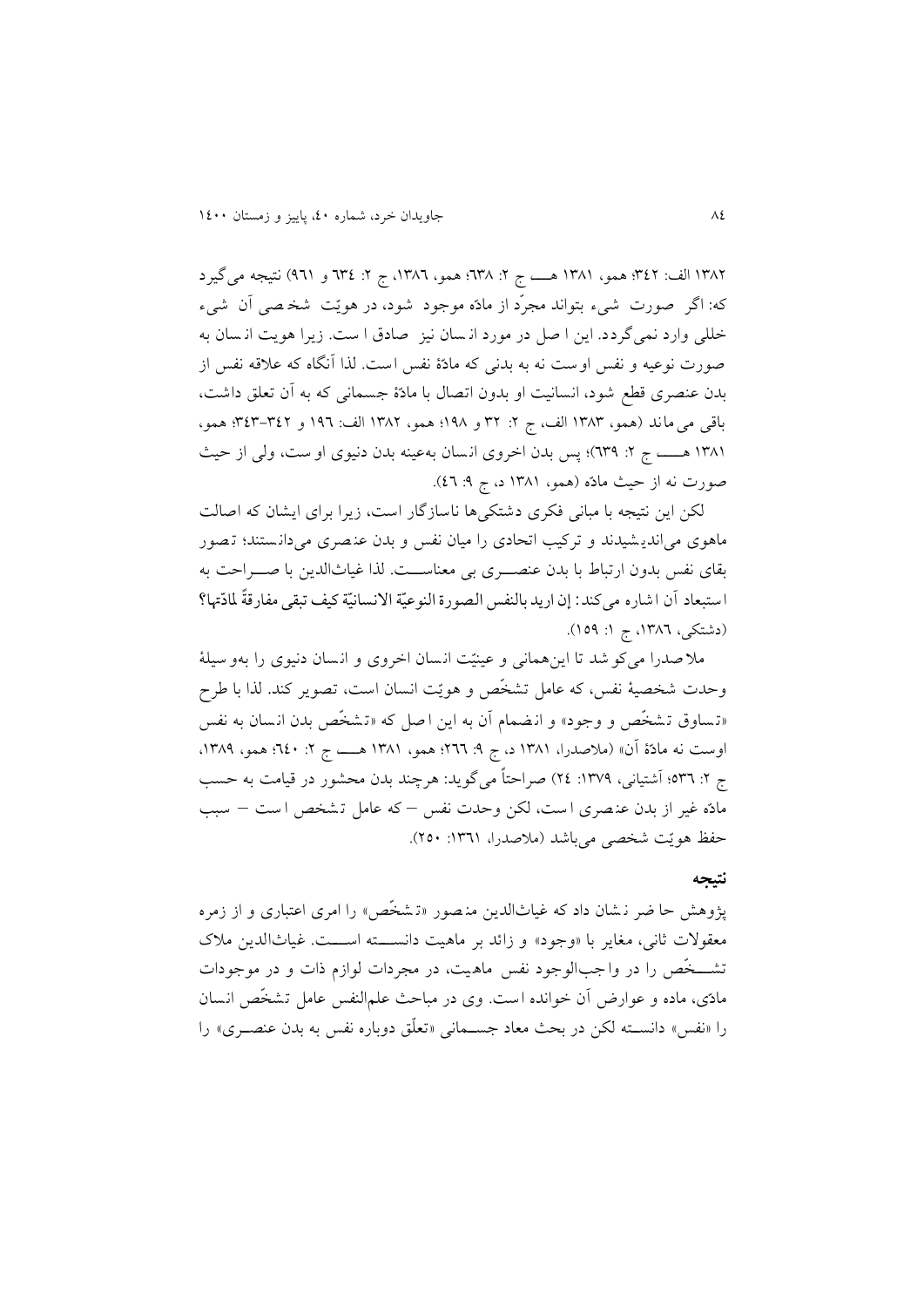عامل ثبات شخصیت انسان فرض کرده؛ و بر مبنای اصالت ماهیت، این همانی شخص انسان را با استمرار ماهیت او در دو نشئهی دنیا و آخرت حفظ نموده است.

حا صل مقاي سه نظريات غیاثالدين و مال صدرا اين ا ست که اگرچه هر دو متفکر، بحث تشـــخص را از لواحق بحث ماهیت به شـــمار آوردهاند اما آنچه موجب افتراق غیاثالدین با ملاصدرا شده؛ عبارت است از: ١– خلط معقولات ثانی منطقی و فلسفی؛ -1 خلط »کلّی و جزئی« منطقی و فلسدددفی؛ -8 تهافتگويی در تعیین مالک اينهمانی شخ صی ان سان . در نهايت بايد گفت ري شه نزاع اي شان آنجا ست که مبنای ت شخص در غیاثالدين اصالت ماهیت است و در مالصدرا اصالت وجود.

# **پینوشتها**

0 . اين رساله ضمن مجموعه رسائل فلسفی، ج 0 به چاپ رسیده است. ۲ . ملاصدرا در *الشواهد الربوبیة و الاسفار الاربعة* نیز تقریباً همین دیدگاهها را آورده و موضع خود را در قبال همه آنها بیان کرده است.

8 . به جهت تاثیرپذيری متفکران حوزه فلسفی شیراز از حکمت مشام و اشراق؛ رضا داوری اردکانی در کتاب *ما و تاريخ فلسـفه اسـلامي* (١٣٩٠: ٣٥٣) ايشـان را «اشـراقیهای ابنِسـينايی يا ابنِسـينايیهای اشراقی» نامیده است.

6 . برخی از آثار او عبارت اند از: اخالق منصدددوری در علم اخالق، اشدددراق هیاکل النور عن ظلمات *شواکل الغرور* در شرح *هیاکل النور سه*روردی، *التجرید* در حکمت، حاشیه بر *زوراء در نقد دیدگاههای* عالمه دوانی، حجّة الکالم الي ضاح محجّة اال سالم ... در علم کالم، رياض الر ضوان در حکمت و شفام ا*لقلوب در شرح غوامض شفاء ابن سینا (د شتکی، ۱۳۸۷: ۸۲ – ۹۱). برای شناخت بی شتر شخصیت* غیاثالدین منصوردشتکی ر.ک: دشتکی، *شفاءالقلوب و تجوهر الاجسام*، صص ١٣-٥٩. دشتکی، *منازل* السائرين و مقامات العارفین، صص .66-46

6 . میر صدرالدين دشتکی ملقّب به سیّد المدقّقین و سید سند، از اعاظم حوزه فلسفی شیراز میباشد که مناظرات و مباحثات وی با معاصــــر نامدارش علامه جلال الدين دوانی آثار ســــودمندی در اين مقطع تاريخی بر جای گذا شته ا ست. عمدهی تلاش غیاثالدين منصور در جهت دفاع متعصبانه و افراطی از انديشههای دشتکی پدر در تقابل با آرای عالمه دوانی صرف شده است.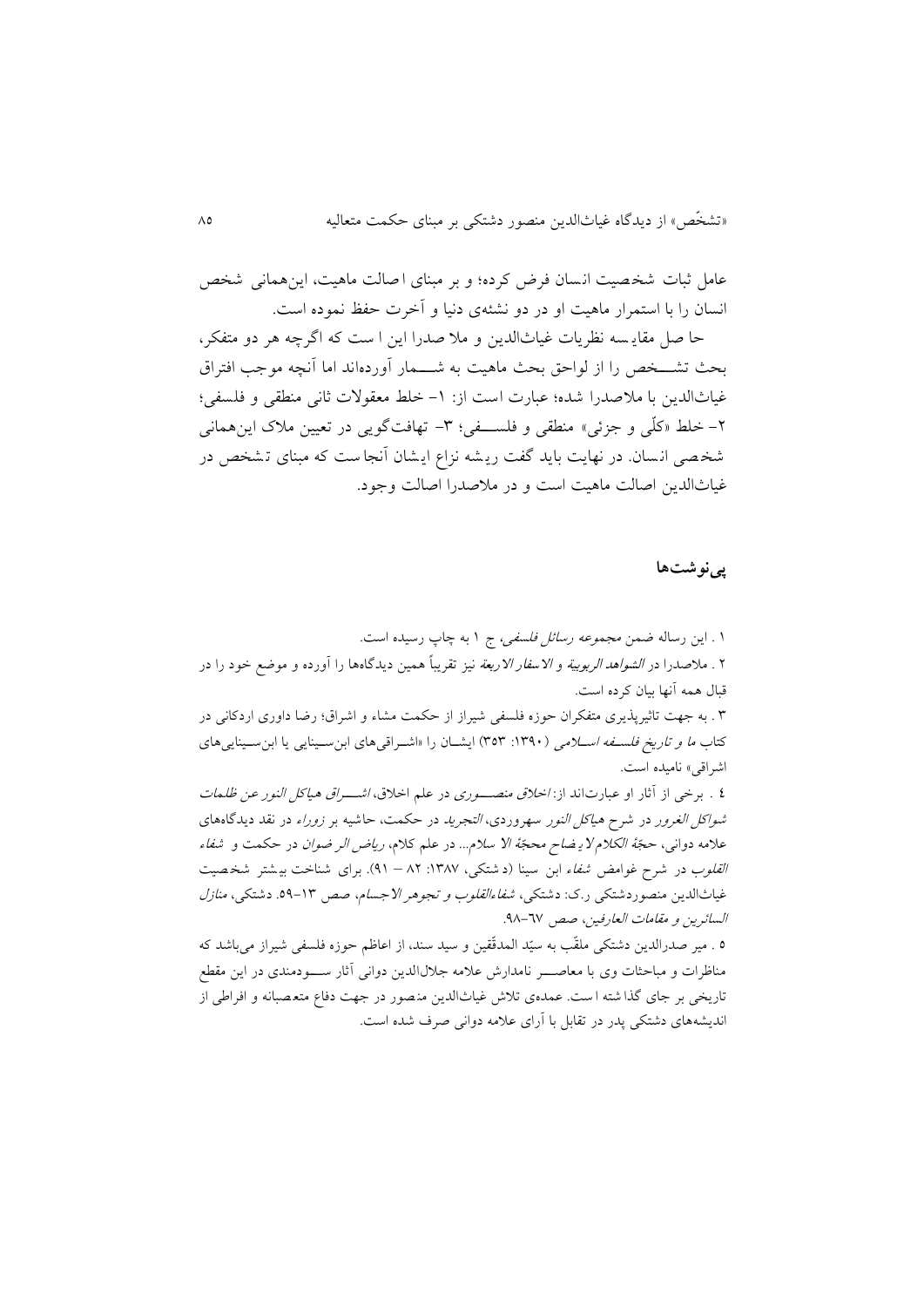4 . غیاثالدين منصدور در کشدف الحقائق المحمديّة )668( سدلسدله حکمتآموزی خود را با چندين وا سطه به قطب الدين شیرازی و خواجه ن صیرالدين طو سی ر سانده و خود را در حکمت م شام وامدار نظريات خواجه میداند.

6 . البته بايد توجه داشت که نمیتوان کالم غیاثالدين را به خاطر لفظ "هويّت" که در اين عبارت بهکار برده، مانند عبارت سهروردی توجیه نمود. زيرا مراد غیاثالدين از اعتباريّت يک مفهوم، اتحاد آن مفهوم با ماهیت در عالم خارج و عروض ذهنی بر آن میباشد.

6 . مالصدرا در مواضع مختلفی به اعتقاد دشتکیها مبنی بر »اتحاد عینی وجود و ماهیت« اشاره نموده و آن را نقطه ا شتراک خود با آنان میداند (۱۳۸۱ الف، ج ۱: ۵۲، ۷۰، ۷۱، ۲۹۲ و ۳۰۷؛ همو، ۱۳۸۱ ج، ج .(VA-VV, 1

6 . صدددرالمتألهین، معقوالت ثانی فلسددفی را نیز به دو دسددته تقسددیم میکند: نوع اول، معقوالتی نظیر وجود، وحدت و وجوب که با آنکه فاقد فرد خارجی ه ستند، دارای م صاديق خارجی ه ستند . نوع دوم از معقوالت ثانی فل سفی، نظیر مفهوم امکان ا ست که هم فاقد فرد خارجی می با شند و هم از م صداق خارجی محروم ه ستند، يعنی با آنکه ا شیای خارجی مت صف به اين د سته از مفاهیم می گردند، در ازای اين د سته از مفاهیم، همان طور که هیچ فردی يافت نمی شود، هیچ م صداق خارجی هم نی ست )جوادی آملي، ١٣٨٩، ج ٤: ٣٦٥ و ٤٩٩-٤٦٠).

۱۰ . غیاثالدین در شرح نظریه دشتکی پدر تصریح میکند که «أنّ الواجب لا ماهیه له» به این معناست که »أّنه ال جنس له« )،0864 ج :1 611(.

١١ . دشـــتکی پیرامون يگانگی ماهيت و إنیّت در واجب الوجود، در کش*ـف الحقائق ا*لمحم*ديّ*ة (١٣٨٦، ج ٧٨١) تقريرى متفاوت با تقرير مشــــهور حکماء ارائه مى کند: «و الواجب تعالى منزّه عن الماهيه لا أنّ له ماهیه هی عین الوجود... فمعنی قولنا: ماهیته إنّیته، أنّه لا ماهیه له».

۱۲ . عبارت غیاثالدین در کتاب *تح<u>ری</u>د مسائل الحک*مة (۲۵) چنین ا ست: «و معلولیّه کلّ ماهیه تدلّ علی أنّه الوجود البحت المجرّد عن الماهيه، فلا جنس له و لا فصل...».

08 . غیاثالدين در اشراق هیاکل النور )046-048( اين اعتقاد را که مادّه، تنها عامل کثرت فردی ماهیت باشد، نقد کرده است.

06 . مالصدددرا در تعلیقه بر الهیات شددفام )0861 ب، ج :1 ،614-604 661-664 و 646( به تفصددیل درباره تفاوتهای "کلّی فلسفی" و "کلّی منطقی" بحث کرده است.

10 . «تعالی» اصـطلاحی اسـت که اسـتاد مطهری در *مجموعه آثار (*۱۳۷۷، ج ۹: ۲٤٤-۲٤٦)برای تبیین نظر مالصدرا دربارهی مراتب ادراک بهکار برده است.

١٦ . غياثالدين با طرح اين اشــكالات در كتاب *تعليقات على الشـــرح الجديد للتجريد* (١٣٨٦، ج ٢: 616-464( مفصل در مقام پاسخگويی برآمده است.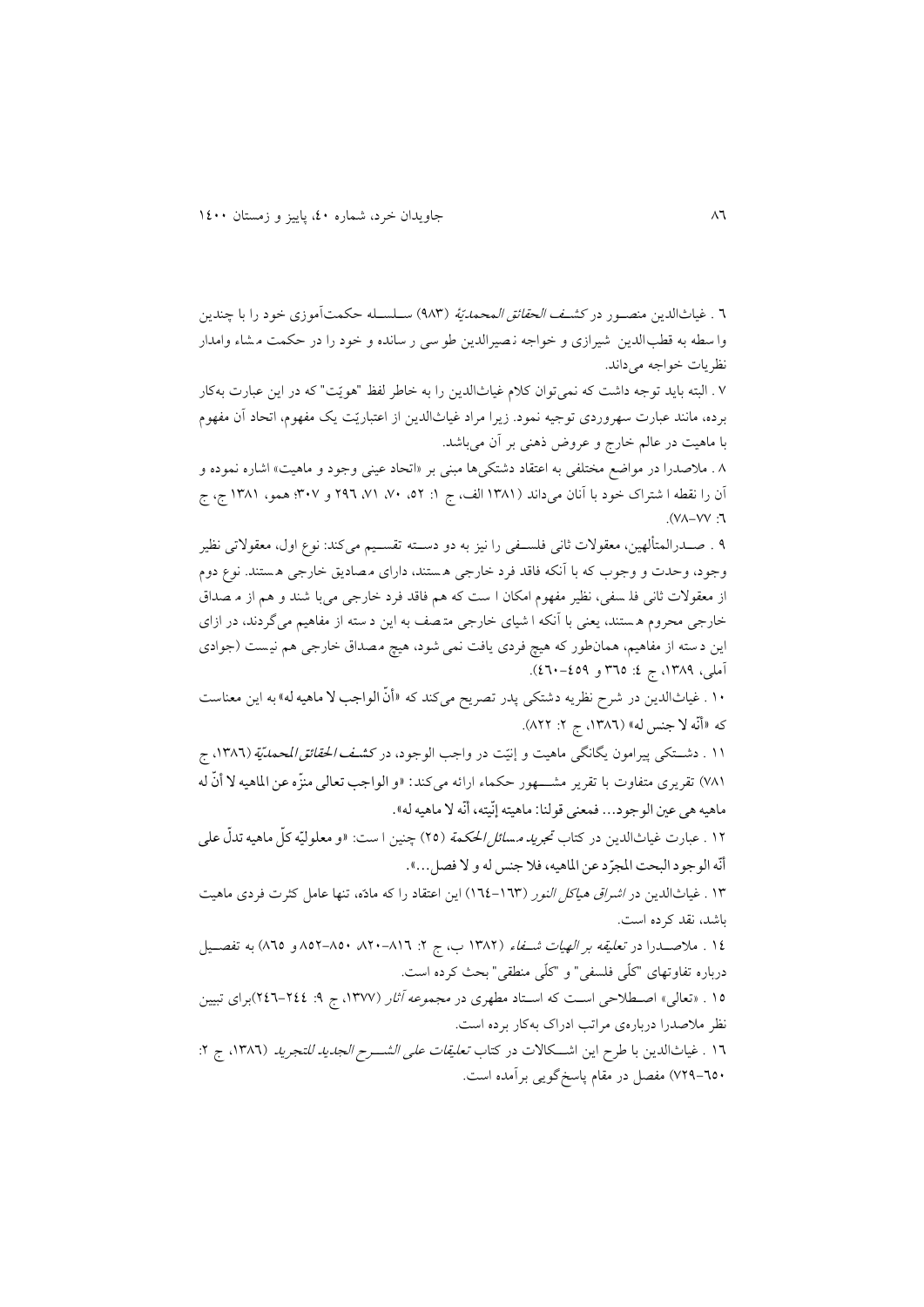مے باشد.

06 . غیاثالدين بسددیاری از مباحث کتاب تعلیقات علی الشددرح الجديد للتجريد و نیز يکی از فصددول الحاقی *کشف الحقائق المحمّديه* را به تبيين و دفاع از اين نظريه اختصاص داده است. 06 . بر اساس اين عبارات، میرصدرالدين دشتکی انقالب در ذات و ماهیت را پذيرفته است. غیاثالدين با عنايت به ا ستحاله انقالب در ذات، پس از ذکر تعريف ا صطالحی انقالب در صدد توجیه عقیده پدر برآمده است (١٣٨٦، ج ٢: ٧٢٧-٧٢٨). 06 . عبارات مالصددددرا عیناـ همان عبارات غیاث الدين منصدددور در ايمان االيمان )،0864 ج :0 66(

### References

- Ashtiani, Seyyed Jalal al-din. (1379). *Sharh Bar Zad Al-mosafer*. Tehran: Amir Kabir.
- Ebrahimy Dinany, GholamHoseyn. (1380). *Ghavaed Koly Falsafi dar Falsafeye Eslami*. Tehran: Pazhoheshghah Olume Ensani va Motaleat Farhangi.
- Ibn Sina. (1404 gh). *Al-Talighat*. Edited by Abd al'Rahman Badavi. Qom: Maktabat al'alam al'eslami.
- Ibn Sina. (1371). *Al-Mobahesat*. Tahghigh Mohsen Bidarfar. Qum: Bidar.
- Javadi Amoli, Abdollah. (1389). *Rahigh Makhtoum.* Edited by Hamid Parsania. Qom: Esraa.
- Halli, Hassan. (1407 gh). *Kashf Al-Morad.* Edited by Hassan Hassanzadeh Amoli. Qom: Islamic Publishing Institute.
- Dashtaki, Ghias al-Din Mansur. (1382). *Eshragh Hayakel Al-Nour*, Edited by Ali Ojabi. Tehran: Miras Maktoub.
- Dashtaki, Ghias al-Din Mansur. (1390). *Shifa Al-Gholoub & Tajouhar Al-Ajsam.* Edited by Ali Ojabi. Tehran: Library, Museum & Documentation Center of the Eslamic Consultative Assembly.
- Dashtaki, Ghias al-Din Mansur. (1386). *Majmoe Mosanafat*. Edited by Abdollah Nourani. Tehran: Anjoman Asār & Mafakher Farhangi.
- Dashtaki, Ghias al-Din Mansur. (1387). *Manazil Al-Sa'irin & Maghamat Al-Arifin.* Translated and Edited by Ghasem Kakaie. Tehran: Academy of Arts.
- Suhrawardi, Shahab al-Din. (1380 a). *Majmoe Mosanafat Sheykh Eshragh*. Vol 1&2. Edited by Seyyed Hoseyn Nasr. Tehran: Pajouheshghah Olūme Ensani va Motaleat Farhangi.
- Suhrawardi, Shahab al-Din. (1380 b). *Majmoe Mosanafat Sheykh Eshragh*. Vol 4. Edited by Najaf Gholi Habibi. Tehran: Pajouheshghah Olūme Ensani va Motaleat Farhangi.
- Mulla Sadra. (1381 a). *Al-Hikmat al-muta'aliyah fī'l-Asfār al-aqliyya*. Vol 1. Edited by Gholam Reza Avaani. Tehran: Sadra Islamic Philosiphy Foundation.